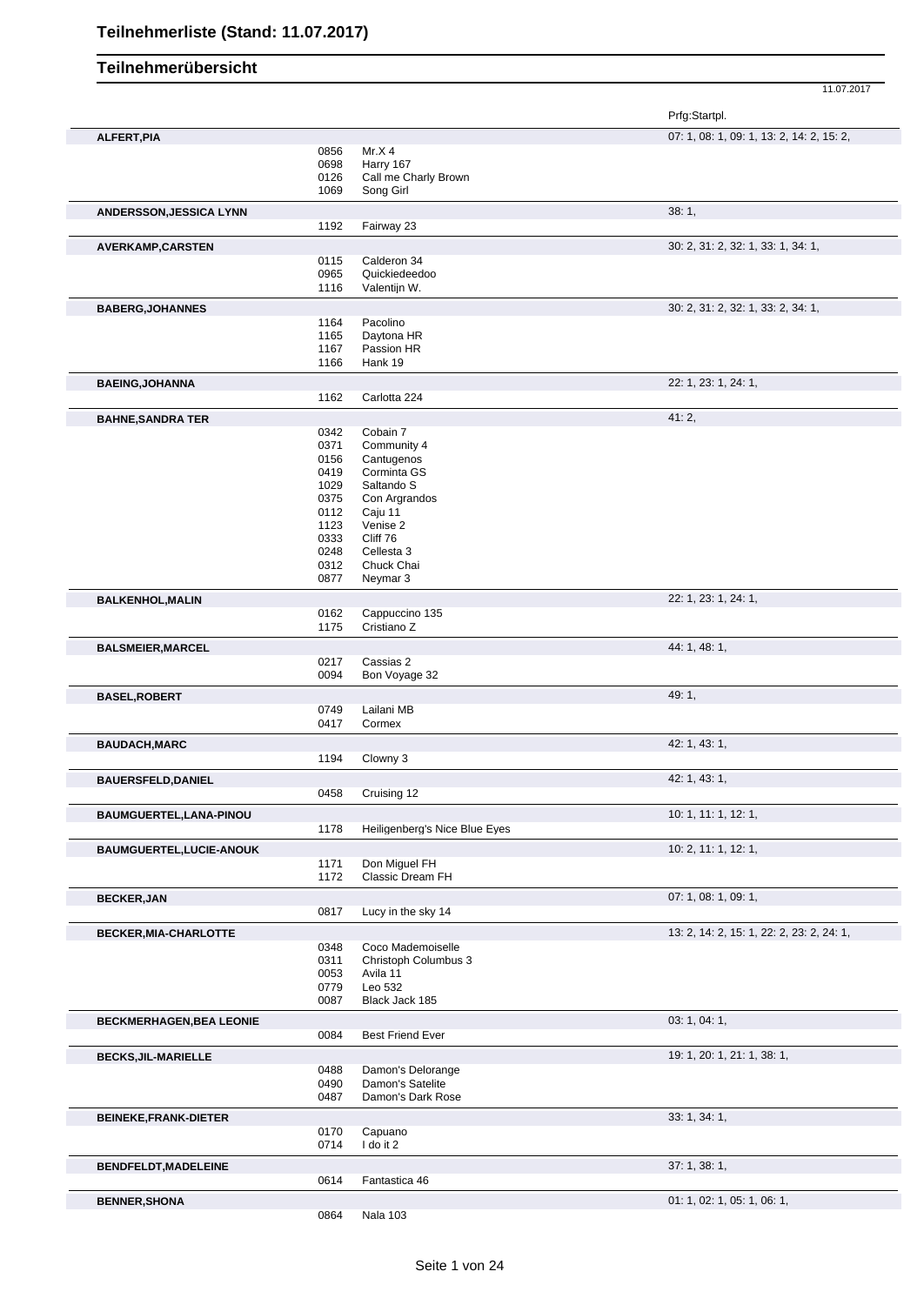|                                 |              |                                 | Prfg:Startpl.                             |
|---------------------------------|--------------|---------------------------------|-------------------------------------------|
|                                 | 0881         | Nobels Boy H                    |                                           |
| BERENBRINKER, AXEL              |              |                                 | 33: 1, 34: 1,                             |
|                                 | 1041         | Serrano 40                      |                                           |
| BERENBRINKER, FRANZISKA         |              |                                 | 44: 1, 45: 1,                             |
|                                 | 0165         | Capricorn CR                    |                                           |
| <b>BERGWALL, ANNIKA</b>         |              |                                 | 33: 1, 34: 1, 42: 1,                      |
|                                 | 0092         | Bolero van 'T Heike             |                                           |
|                                 | 0199         | Carthina 3                      |                                           |
| <b>BERKEMEIER, LARS</b>         |              |                                 | 07: 1, 08: 1, 09: 1, 13: 1, 14: 1, 15: 1, |
|                                 | 0653         | For Jumping S                   |                                           |
|                                 | 0823         | Luna S 3                        |                                           |
| <b>BERNING, JAN</b>             |              |                                 | 22: 1, 23: 1, 24: 1,                      |
|                                 | 0686         | Grandessa 399                   |                                           |
| <b>BERNING, KATRIN</b>          |              |                                 | 35: 1, 36: 1,                             |
|                                 | 1033         | San-Siro 4                      |                                           |
| <b>BERTLING, JOHANNA-SOPHIE</b> |              |                                 | 10: 2, 11: 1, 12: 1,                      |
|                                 | 0882         | Nobler Boy                      |                                           |
|                                 | 0625         | FH Dr. No                       |                                           |
| <b>BESSMANN, MAIK</b>           |              |                                 | 33: 1, 34: 1, 44: 1, 48: 1,               |
|                                 | 0968         | Quidam's Cero                   |                                           |
|                                 | 0924<br>0496 | Piro 39<br>Dark Beauty 12       |                                           |
|                                 |              |                                 | 28: 1, 39: 1,                             |
| BETTENWORTH, KATRIN             | 0850         | Moncassado                      |                                           |
|                                 | 0629         | Fiderline                       |                                           |
|                                 | 0495         | Dantino 6                       |                                           |
| <b>BIRKENHEIER, VIKTOR</b>      |              |                                 | 25: 2, 26: 2, 27: 1, 33: 2, 34: 1,        |
|                                 | 1138         | Wannebe 2                       |                                           |
|                                 | 0952         | Quelle Chance 3                 |                                           |
|                                 | 1009         | Romantik des Aulnes             |                                           |
| <b>BLOMBERG, MEIKE</b>          |              |                                 | 03: 1, 04: 1,                             |
|                                 | 1013         | Rosalie Rosinchen 2             |                                           |
| <b>BOCKSCHATZ, BRITTA</b>       |              |                                 | 44: 1,                                    |
|                                 | 0477         | D'Avignon 7                     |                                           |
| <b>BOEGEL, EMILY</b>            |              |                                 | 07: 1, 08: 1, 09: 1,                      |
|                                 | 0279         | Charleen 33                     |                                           |
| BOEHNKE, KATHARINA              |              |                                 | 40: 1, 41: 1,                             |
|                                 | 0046         | Atemlos V                       |                                           |
| <b>BOELTING, VANESSA</b>        |              |                                 | 49: 2,                                    |
|                                 | 0340         | Cloud Nine 4                    |                                           |
|                                 | 0193<br>0926 | Carlson B 2<br>Pong Ping - W    |                                           |
|                                 | 0711         | Hototo                          |                                           |
|                                 | 0214         | Casper L                        |                                           |
|                                 | 0187         | Carlos HH                       |                                           |
|                                 | 0580         | Ed H                            |                                           |
|                                 | 0071<br>0374 | Baumann's Filou<br>Comtesse 208 |                                           |
|                                 | 0595         | Enka A                          |                                           |
| <b>BOENING DR., ILKA</b>        |              |                                 | 39:1,                                     |
|                                 | 1135         | Vodka Absolut B                 |                                           |
| <b>BOETTCHER, PAULINA</b>       |              |                                 | 03: 1, 04: 1,                             |
|                                 | 1031         | Samburu 2                       |                                           |
| <b>BOGENSCHUETZ,FRANK</b>       |              |                                 | 28:1,                                     |
|                                 | 0529         | Diavolo Nero                    |                                           |
| <b>BOLTE, STEFANIE</b>          |              |                                 | 30: 2, 31: 2, 32: 1, 33: 2, 34: 1, 40: 2, |
|                                 |              |                                 | 41: 1, 42: 2, 43: 1,                      |
|                                 | 0962         | Quick Step 82                   |                                           |
|                                 | 0399         | Conzil 2                        |                                           |
|                                 | 0035         | Anna Blue 2                     |                                           |
|                                 | 0604         | Estella 90                      |                                           |
|                                 | 0310         | Christian's Chacco              |                                           |
|                                 | 0174         | Carandache 2                    |                                           |
|                                 | 0651         | Flying Dutchman 66              |                                           |
|                                 | 0335<br>0694 | Clintero Z<br>Hannahlore        |                                           |
|                                 | 0622         | Feminka                         |                                           |
|                                 | 0606         | F.C. Okarla                     |                                           |
|                                 | 0838         | Mattz van de Vogelzang          |                                           |
|                                 | 1133         | Vivaldi Hille                   |                                           |
| <b>BOOTEN, YVONNE</b>           |              |                                 | 33:1,                                     |
|                                 | 0414         | Coriando's Camilla              |                                           |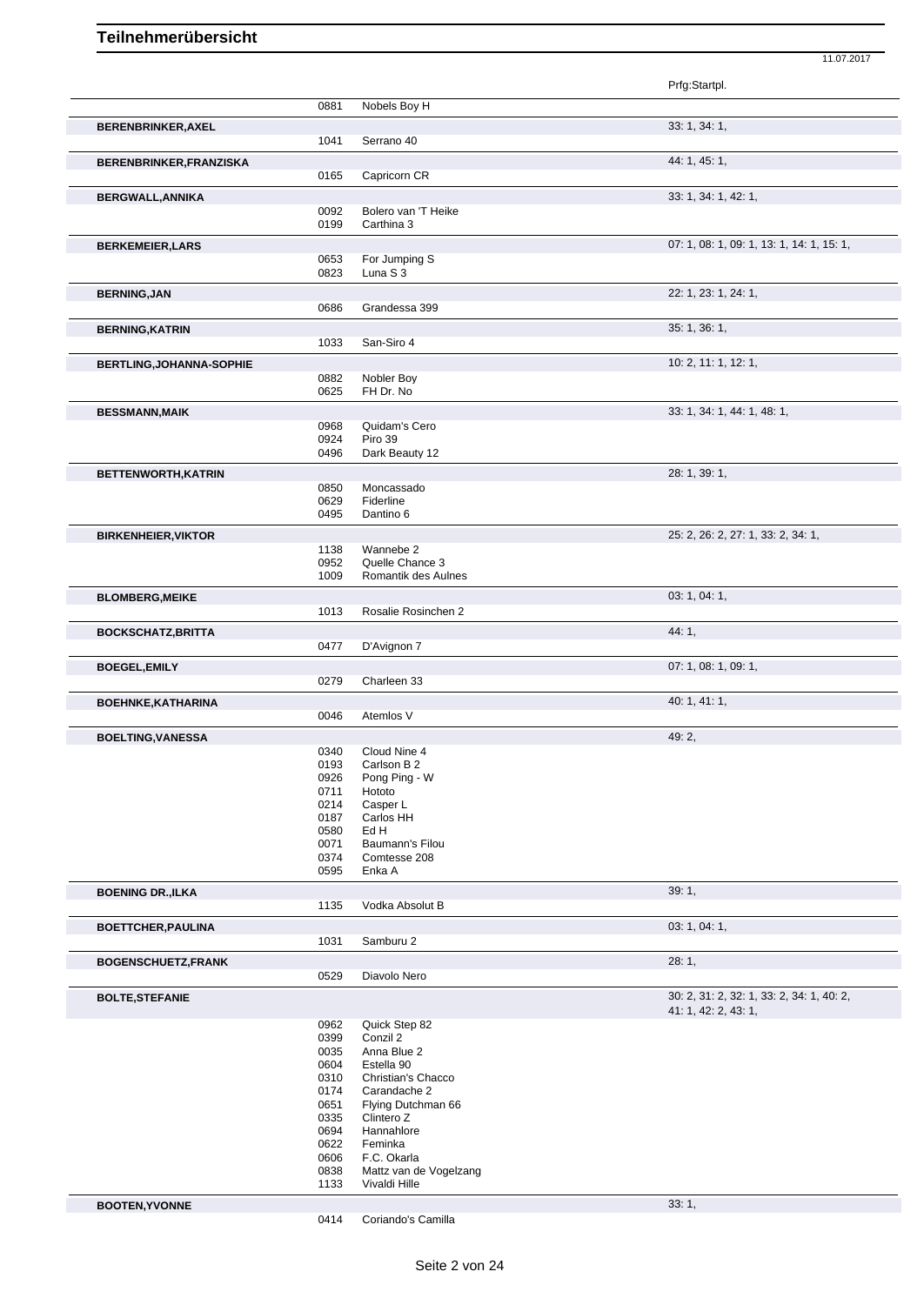|                                 |                                                                      |                                                                                                                                                                 | Prfg:Startpl.                                      |
|---------------------------------|----------------------------------------------------------------------|-----------------------------------------------------------------------------------------------------------------------------------------------------------------|----------------------------------------------------|
|                                 | 0377<br>1040<br>0129                                                 | Con Cassini 3<br>Sensation of Chocolate<br>Calle 92                                                                                                             |                                                    |
| <b>BORGMANN, JENNIFER</b>       | 0797<br>0099                                                         | Londino<br>Boss 35                                                                                                                                              | 30: 1, 31: 1, 32: 1,                               |
| <b>BORGMANN, JENS</b>           | 0127<br>0715                                                         | Call me Maybe 2<br>I Follow                                                                                                                                     | $49:1$ ,                                           |
| <b>BORGMANN, VIVIEN</b>         | 0091<br>0835                                                         | <b>Bob Sinclair R</b><br>Maracay 2                                                                                                                              | 01: 1, 02: 1, 05: 1, 06: 1,                        |
| BOSTOCK-BEEKING, PIA-KATHARI    | 1043<br>0420<br>0650                                                 | <b>SGW Lord Poldy</b><br>Cornada<br>Flower Boy 2                                                                                                                | 30: 2, 31: 2, 32: 1, 33: 1, 34: 1,                 |
| BOVENSMANN, LUNA                | 0876                                                                 | New Planet                                                                                                                                                      | 01: 1, 02: 1,                                      |
| <b>BRACHTVOGEL,LOUISE</b>       | 0597<br>0903                                                         | Eowin 3<br>Peaches-Bee                                                                                                                                          | 49:1,                                              |
| <b>BRAKEMPER, MARLIES</b>       | 1126                                                                 | Veyron B                                                                                                                                                        | 39:1,                                              |
| <b>BRAMMINGE,LEJSE</b>          | 1190                                                                 | Cascada 33                                                                                                                                                      | 33: 1, 34: 1,                                      |
| <b>BRAUN, LARA LOUISA</b>       | 0475                                                                 | Cyrano le beau                                                                                                                                                  | 19: 1, 20: 1, 21: 1,                               |
| <b>BRAUN, NINA VERINA</b>       |                                                                      |                                                                                                                                                                 | 16: 2, 17: 1, 18: 1,                               |
|                                 | 0593<br>1088                                                         | Emilie la Jolie<br>Symera                                                                                                                                       |                                                    |
| <b>BREIMANN,LISA</b>            | 0012                                                                 | Aida Luna                                                                                                                                                       | 19: 1, 20: 1, 21: 1,                               |
| <b>BRINKMANN, KLAUS</b>         | 0915<br>0920<br>1039                                                 | Pikeur Bellevue<br>Pikeur Loma Rica<br>Semper Fi 4                                                                                                              | 30: 2, 31: 2, 32: 1,                               |
| <b>BRINKMANN, MARIUS</b>        | 1176                                                                 | Cidan                                                                                                                                                           | 30: 1, 31: 1, 32: 1, 40: 1, 41: 1,                 |
|                                 | 1177                                                                 | Romero 118                                                                                                                                                      |                                                    |
| <b>BRINKMANN, MARKUS</b>        | 1184                                                                 | <b>Pikeur Quick Fire</b>                                                                                                                                        | 30: 1, 31: 1, 32: 1,                               |
| <b>BRINKMANN, THORSTEN</b>      |                                                                      |                                                                                                                                                                 | 30: 2, 31: 2, 32: 1, 33: 2, 34: 2, 42: 2,<br>43:2, |
|                                 | 0918<br>0919<br>0917<br>0254<br>0093<br>0394<br>0964<br>0123<br>0680 | Pikeur Cassano<br>Pikeur Conradinio van seven oa<br>Pikeur Captain Cool<br>Centina 18<br>Bon Amie 7<br>Conte 34<br>Quickett 2<br>Call Girl 6<br>Gitan de Fremis |                                                    |
| <b>BRINKOP, KENDRA CLARICIA</b> |                                                                      | Clinara 2                                                                                                                                                       | 40: 1, 41: 1, 42: 1,                               |
|                                 | 0334<br>0015                                                         | Air-Maxx                                                                                                                                                        |                                                    |
| <b>BROECKMANN, ELENA</b>        | 0731<br>0057<br>0074<br>0209<br>0503<br>0247<br>0853<br>0602<br>0173 | Jeton 13<br>Bacardi 175<br>Beau Baquito de Baussy<br>Cascaya 74<br>Daylight 257<br>Celina 200<br>Montelina 4<br>Esperanza 92<br>Caramba 99                      | 25: 1, 26: 1, 27: 1, 40: 2, 41: 2,                 |
| <b>BROSSWITZ, MICHEL</b>        | 0398<br>0269                                                         | Convent 18<br>Chain 2                                                                                                                                           | 22: 2, 23: 2, 24: 1,                               |
| <b>BROSSWITZ, NELE</b>          | 0483<br>1096                                                         | Daddy's Daydream<br>Timberlake SH                                                                                                                               | 10: 2, 11: 1, 12: 1,                               |
| <b>BRUENING, SHIRIN</b>         |                                                                      |                                                                                                                                                                 | 16: 2, 17: 1, 18: 1,                               |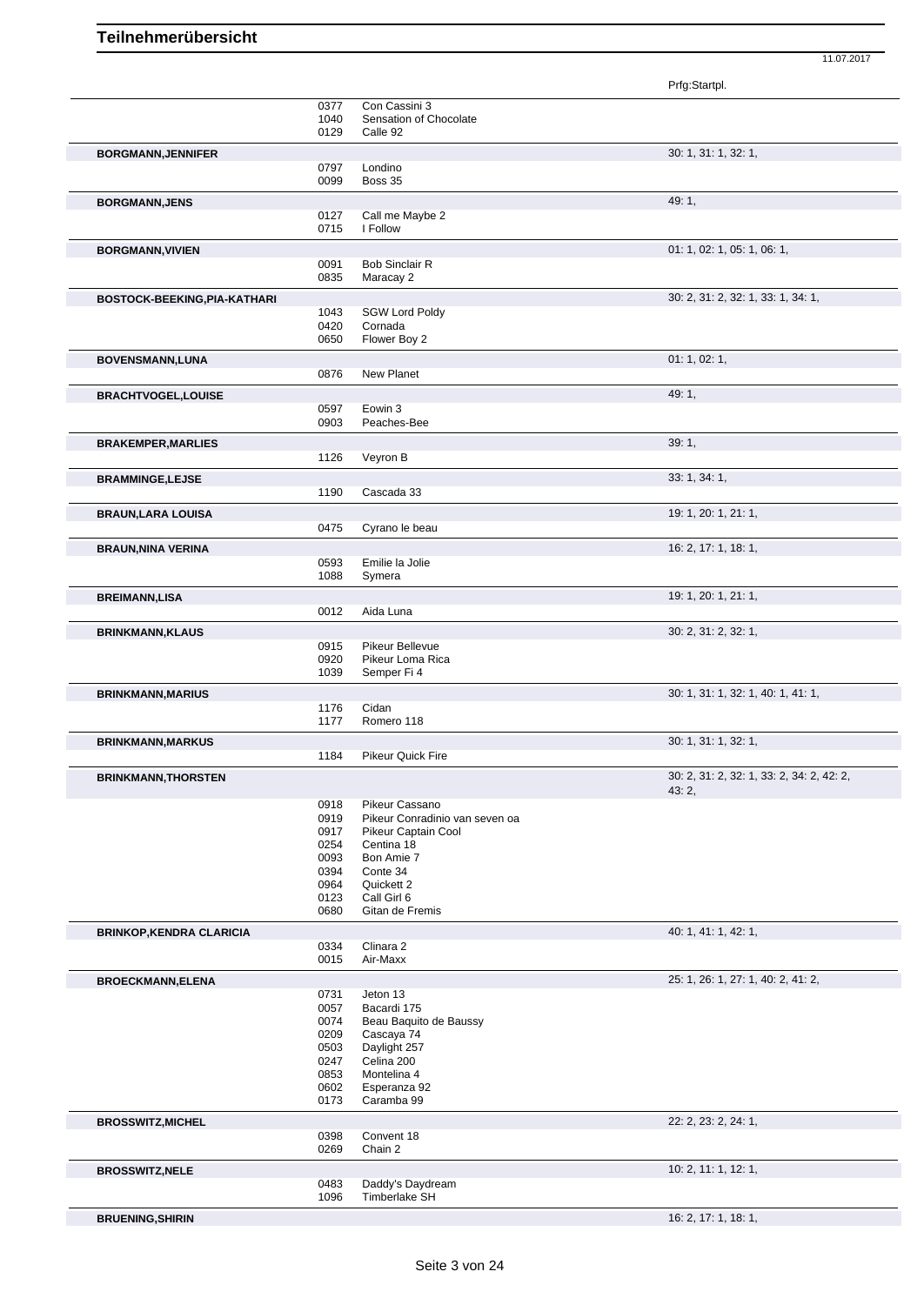|                               |              |                                | Prfg:Startpl.               |  |
|-------------------------------|--------------|--------------------------------|-----------------------------|--|
|                               | 0497         | Dark Chocolate 10              |                             |  |
|                               | 0775         | Legamenta                      |                             |  |
| <b>BRUETTING, BARBARA</b>     |              |                                | 44: 1, 47: 1, 48: 1,        |  |
|                               | 0185         | Carlos 611                     |                             |  |
| <b>BRUHNS DR., ARND</b>       |              |                                | 44: 1, 47: 1, 48: 1,        |  |
|                               | 0855         | Montevideo 63                  |                             |  |
| <b>BUCH, MARESA</b>           |              |                                | 19: 1, 20: 1, 21: 1,        |  |
|                               | 0555         | Donna Primera 18               |                             |  |
| <b>BUDDE,LOTTE MARIE</b>      |              |                                | 10:1, 11:1,                 |  |
|                               | 0566         | Dreamworks international       |                             |  |
| <b>BUDDENBERG, DENNIS</b>     |              |                                | 43: 1,                      |  |
|                               | 0750<br>0949 | Lalique 94<br>Quebec City Boy  |                             |  |
|                               | 0240         | Cazita W                       |                             |  |
|                               | 1058         | Siousie MzD                    |                             |  |
|                               | 0039<br>0169 | Aperol K<br>Captain Murphy     |                             |  |
|                               | 1030         | Sam Go                         |                             |  |
|                               | 0262         | Chablis 163                    |                             |  |
|                               | 0346<br>1063 | Coco Choco<br>Sir Success      |                             |  |
|                               | 0453         | Cristallo's Lady               |                             |  |
|                               | 0473         | Cypress Hill 13                |                             |  |
| <b>BUECKER,LENA</b>           |              |                                | 10: 2, 11: 1, 12: 1,        |  |
|                               | 1106         | Una Luna NL                    |                             |  |
|                               | 0482         | Daddy's Chanel                 |                             |  |
| BUEHRMANN, JAQUELINE          |              |                                | 40: 2, 41: 2, 42: 2, 43: 2, |  |
|                               | 0953<br>0727 | Quentino 26<br>Jamela 2        |                             |  |
|                               | 0729         | Jella 14                       |                             |  |
|                               | 0203         | Casablanca 125                 |                             |  |
| <b>BULTMANN, HENNING</b>      |              |                                | 44: 1, 47: 1,               |  |
|                               | 0868         | Napster                        |                             |  |
| <b>BURSCHIK, KIM</b>          |              |                                | 16: 2, 17: 2, 18: 1,        |  |
|                               | 0929<br>0631 | Powerfee GB<br>Filaro OLD      |                             |  |
| <b>BUSACKER, GRETA</b>        |              |                                | 16: 1, 17: 1, 18: 1,        |  |
|                               | 1068         | Soma Bay 2                     |                             |  |
| <b>BUSCH, CHRISTINE</b>       |              |                                | 16: 1, 17: 1, 18: 1,        |  |
|                               | 0993         | Real Diamond 3                 |                             |  |
|                               | 0016         | Airport 51                     |                             |  |
| <b>BUSCH, VANESSA</b>         |              |                                | 38:1,                       |  |
|                               | 1168         | Denver Nights                  |                             |  |
| <b>BUSCH, YANNICK</b>         |              |                                | 25: 1, 26: 1, 27: 1,        |  |
|                               | 0016         | Airport 51                     |                             |  |
| <b>BUSCHMANN, CHARLOTTE</b>   |              |                                | 13: 1, 14: 1, 15: 1,        |  |
|                               | 0725         | It's Fun 2                     |                             |  |
| <b>BUSSEMAS, NEELE</b>        |              |                                | 44: 1, 46: 1, 47: 1,        |  |
|                               | 0499<br>0423 | Darling 284<br>Cornet's Crabby |                             |  |
| <b>CARIUS, LILLI MARIE</b>    |              |                                | 05: 1, 06: 1,               |  |
|                               | 0463         | <b>Cullerauge MSH</b>          |                             |  |
|                               | 0737         | Kweb                           |                             |  |
| CHRISTOPHLIEMKE, NINA         |              |                                | 44: 1, 47: 1, 48: 1,        |  |
|                               | 0968         | Quidam's Cero                  |                             |  |
|                               | 0938<br>0924 | Qualidor 2<br>Piro 39          |                             |  |
|                               | 0257         | Cenzo 7                        |                             |  |
|                               | 0124         | Call me Cabitt S               |                             |  |
|                               | 0496         | Dark Beauty 12                 |                             |  |
| <b>CICHOS, HANNAH</b>         |              |                                | 19: 1, 20: 1, 21: 1,        |  |
|                               | 0658         | Four Ever                      |                             |  |
| <b>CLEMENS, CAROLINE</b>      |              |                                | 25: 1, 26: 1, 27: 1,        |  |
|                               | 0505         | De Fritz                       |                             |  |
| <b>CUPEI, SOPHIA CAROLINE</b> |              |                                | 03: 1, 04: 1,               |  |
|                               | 0695         | Happy Hugo                     |                             |  |
| <b>DAHLHAUS, JILL</b>         | 0777         | Lemming 9                      | 35: 1, 36: 1,               |  |
|                               | 1089         | Syrocco                        |                             |  |
| DEITERMANN, LAURA             |              |                                | 19: 2, 20: 1, 21: 1,        |  |
|                               | 0063         | Ballettmeister                 |                             |  |
|                               |              |                                |                             |  |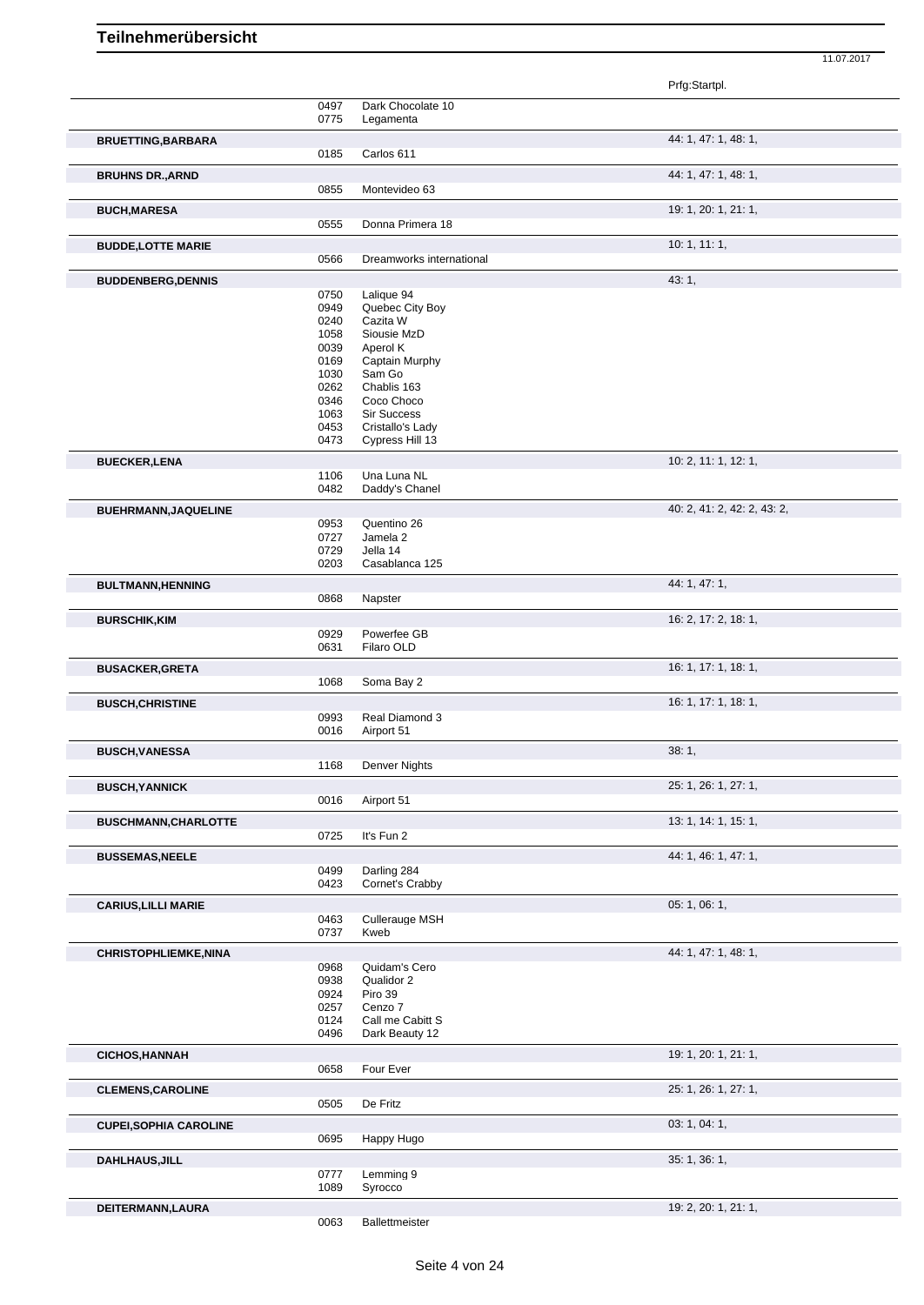|                                     |              |                                   | Prfg:Startpl.                      |
|-------------------------------------|--------------|-----------------------------------|------------------------------------|
|                                     | 0802         | Lord Mc Kinley                    |                                    |
|                                     | 0080         | Beltino 2                         |                                    |
|                                     | 1117         | Valentina 91                      |                                    |
| <b>DESPONTIN, JULIEN</b>            |              |                                   | 43:1,                              |
|                                     | 1124         | Vertigo Waf                       |                                    |
|                                     |              |                                   |                                    |
| DETTMER, ANN-KATRIN                 |              |                                   | 25: 2, 26: 2, 27: 1, 43: 1,        |
|                                     | 0971         | Quilane                           |                                    |
|                                     | 0632         | Filia Beduina W                   |                                    |
|                                     | 1045         | She's a Lady 17                   |                                    |
| <b>DIBOWSKY, HENDRIK</b>            |              |                                   | 16: 1, 17: 1, 18: 1,               |
|                                     | 0870         | Navalou D                         |                                    |
|                                     |              |                                   |                                    |
| DIECKMANN, HUBERTUS                 |              |                                   | 30: 2, 31: 1, 32: 1, 33: 1,        |
|                                     | 0956         | Quetzen FN                        |                                    |
|                                     | 0221         | Cassiona GL                       |                                    |
|                                     | 0799<br>0974 | Lord Grey 2<br>Quimera CM 2       |                                    |
|                                     | 0523         | Diacara 2                         |                                    |
|                                     | 0780         | Leviathan K                       |                                    |
|                                     | 1139         | <b>WB Calimera</b>                |                                    |
|                                     | 0278         | Chapter One 4                     |                                    |
|                                     | 0296         | Chiara D 2                        |                                    |
|                                     | 0819         | Lui D                             |                                    |
|                                     | 0455         | Cro 7                             |                                    |
|                                     | 0679         | Gipsy Girl 69                     |                                    |
|                                     | 0742         | La Vie D                          |                                    |
|                                     | 0691         | Guitano 20                        |                                    |
|                                     | 0810         | Lovergon                          |                                    |
| DIECKMANN, MEIKE                    |              |                                   | 30: 2, 31: 2, 32: 1, 33: 1,        |
|                                     | 1121         | Velvet Brown 5                    |                                    |
|                                     | 0956         | Quetzen FN                        |                                    |
|                                     | 0221         | Cassiona GL                       |                                    |
|                                     | 0875         | Never Ever 2                      |                                    |
|                                     | 0780         | Leviathan K                       |                                    |
|                                     | 1139         | <b>WB Calimera</b>                |                                    |
|                                     | 0819         | Lui D                             |                                    |
|                                     | 0691         | Guitano 20                        |                                    |
| DIETRICH, ANDREA                    |              |                                   | 46: 1, 47: 1,                      |
|                                     | 0237         | Cayman D                          |                                    |
|                                     |              |                                   |                                    |
|                                     |              |                                   |                                    |
|                                     |              |                                   | 39:1,                              |
|                                     | 1179         | Jackpot HS                        |                                    |
|                                     |              |                                   | 30: 2, 31: 2, 32: 1, 33: 1, 34: 1, |
|                                     | 1028         | Sally 708                         |                                    |
|                                     | 0781         | Liberty Lux                       |                                    |
|                                     | 0950         | Queen Magic                       |                                    |
|                                     | 0866         | Namibia 16                        |                                    |
|                                     | 0164         | Caprica                           |                                    |
|                                     | 0369         | Commissaire S                     |                                    |
|                                     | 0478         | D-Coroquada T                     |                                    |
|                                     | 0363         | Colourful S                       |                                    |
|                                     | 0281         | Charlton S                        |                                    |
|                                     | 0758         | Landlord O                        |                                    |
|                                     | 1160         | Ziroquado T                       |                                    |
|                                     | 1113<br>1110 | Us de la Meng S<br>United Touch S |                                    |
| DO VALE, ANTONIO AUGUSTO TEI        |              |                                   |                                    |
| <b>DOWE, HENDRIK</b><br>DUEKER, UWE |              |                                   | 39:1,                              |
|                                     | 0517         | Desiderata 6                      |                                    |
| <b>DUEN, SOPHIE LUISA</b>           |              |                                   | 01: 1, 02: 1,                      |
|                                     | 0510         | Del Estero                        |                                    |
|                                     |              |                                   |                                    |
|                                     |              |                                   | 30: 1, 31: 1, 32: 1, 42: 1, 43: 1, |
|                                     | 0412         | Cordia 10                         |                                    |
|                                     | 0327<br>0973 | Classic Dancer L<br>Quimbro       |                                    |
| <b>DUITZ, PETER</b>                 | 0809         | Lotti Karotti D                   |                                    |
|                                     | 1049         | Siggie                            |                                    |
|                                     | 1070         | Sonjho                            |                                    |
|                                     | 1044         | Shandira                          |                                    |
|                                     | 0408         | Cooper 177                        |                                    |
|                                     | 0354         | Cold Case 5                       |                                    |
|                                     | 0982         | Quintus L                         |                                    |
|                                     | 0812         | Low Budget 5                      |                                    |
|                                     | 0941         | Qualu                             |                                    |
|                                     | 0194         | Carlsson L                        |                                    |
|                                     |              |                                   | 30: 2, 31: 2, 32: 1, 33: 1, 34: 1, |
| <b>EIKENKOETTER, STEFFEN</b>        | 0984         | Quirano S                         |                                    |
|                                     | 0409         | Copicenza                         |                                    |
|                                     | 1062<br>0815 | Sir Sandro BS<br>Luckie Strike    |                                    |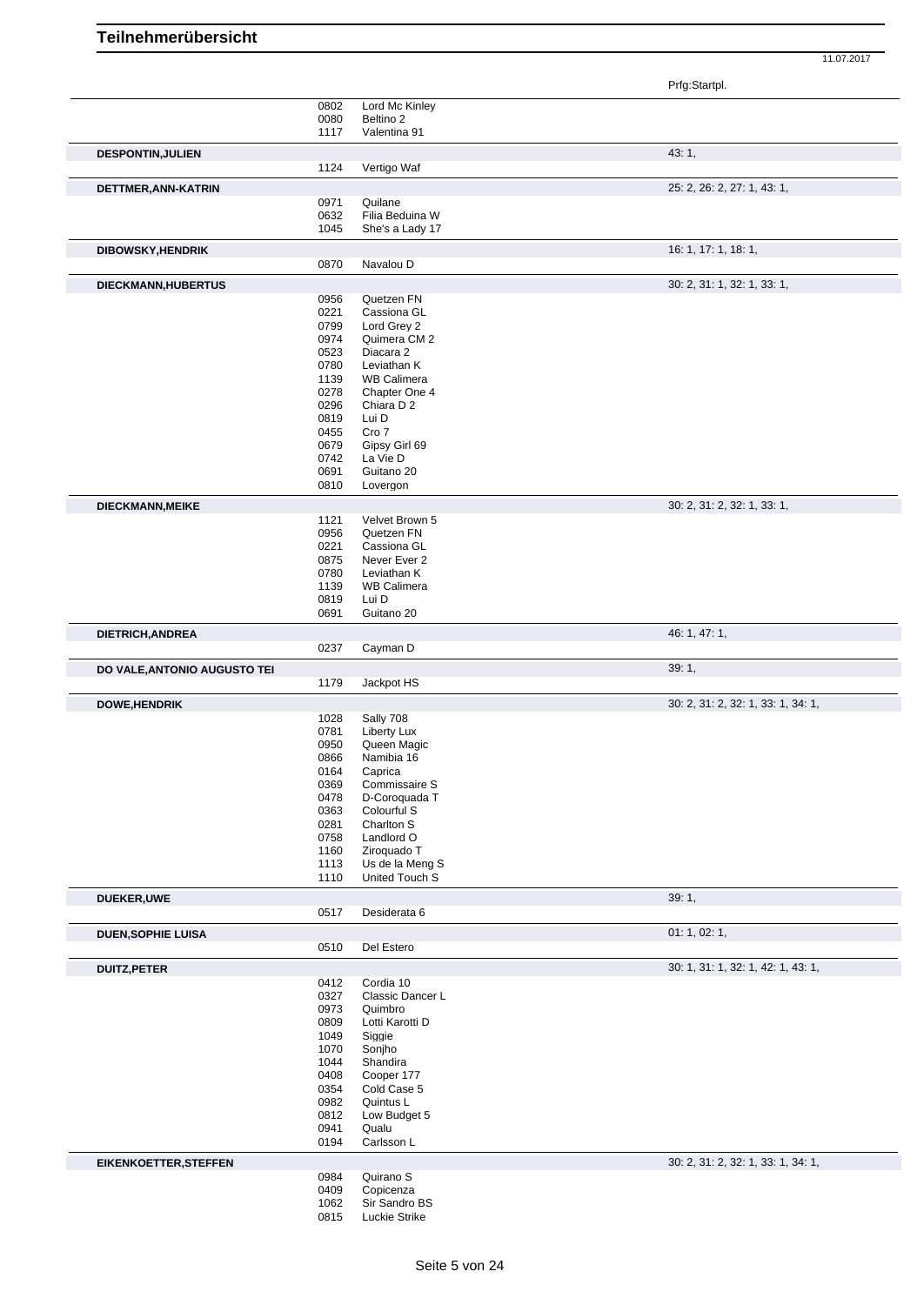|                               |              |                                    | Prfg:Startpl.                                      |
|-------------------------------|--------------|------------------------------------|----------------------------------------------------|
|                               | 0530         | Dicardo 3                          |                                                    |
| <b>EIKENKOETTER, THOMAS</b>   |              |                                    | 25: 1, 26: 1, 27: 1,                               |
|                               | 0181         | Carl Blue                          |                                                    |
| EL KHAOULA, SEMJA             |              |                                    | 44: 1, 47: 1,                                      |
|                               | 0064         | Balou 470                          |                                                    |
|                               | 0253         | Cenny Mc Cormick                   |                                                    |
|                               | 0251<br>0961 | Celly Mc Cormick<br>Quick Silber 2 |                                                    |
|                               | 0410         | Coppa del Rey                      |                                                    |
|                               | 0943         | Quasi Bo                           |                                                    |
| <b>EMMING, LAURA</b>          |              |                                    | 25: 1, 26: 1, 27: 1,                               |
|                               | 0202         | Carvalito                          |                                                    |
| <b>ENGBERS, DANIEL</b>        |              |                                    | 30: 2, 31: 2, 32: 1, 33: 2, 34: 1, 40: 1,<br>41:1, |
|                               | 0605         | Evening Black                      |                                                    |
|                               | 1027         | Salitos 8                          |                                                    |
|                               | 0274         | Champions League 5                 |                                                    |
|                               | 0844         | Midsummer Kiss                     |                                                    |
|                               | 1050<br>0697 | Silvana 179<br>Harrison 12         |                                                    |
| <b>ENGBERS, STEFAN</b>        |              |                                    | 40: 2, 41: 2, 42: 3, 43: 3,                        |
|                               | 0854         | Montelini 3                        |                                                    |
|                               | 0321         | Cityliner                          |                                                    |
|                               | 0331         | Clemens 62                         |                                                    |
|                               | 0837<br>0186 | Marseille 7<br>Carlos 763          |                                                    |
| <b>ERCKEN, ANTONIA</b>        |              |                                    | 22: 2, 23: 2, 24: 1,                               |
|                               | 1048         | Side by Side                       |                                                    |
|                               | 0200         | Caruso 476                         |                                                    |
|                               | 0224         | Castellino 5                       |                                                    |
|                               | 0357<br>0469 | Colino 34<br>Curly 70              |                                                    |
|                               | 1153         | Zantos 10                          |                                                    |
|                               | 0512         | Dela 12                            |                                                    |
|                               | 0612         | Falitha Sheila                     |                                                    |
|                               | 0006         | Abe II                             |                                                    |
| <b>ERCKEN, PAUL</b>           |              |                                    | 13: 1, 14: 1, 15: 1,                               |
|                               | 0872         | Neila 4                            |                                                    |
| <b>ERNST, HELENA</b>          | 1014         |                                    | 16: 1, 17: 1, 18: 1,                               |
|                               |              | Rose Magic 2                       |                                                    |
| <b>EVERSMANN, GABRIELE</b>    | 0626         | Fiabolo G                          | 35: 1, 36: 1,                                      |
| <b>FALLENBERG, MIKA</b>       |              |                                    | 05: 2, 06: 1,                                      |
|                               | 0148         | Candle TF                          |                                                    |
|                               | 0534         | Die Da TF                          |                                                    |
|                               | 0572         | Dzeko TF                           |                                                    |
| <b>FALLENBERG, SOENKE</b>     |              |                                    | 13: 2, 14: 2, 15: 1, 22: 1, 23: 1, 24: 1,          |
|                               | 0548         | Don Diabolo 12                     |                                                    |
|                               | 1125<br>0704 | Vescovino<br>High Noon 48          |                                                    |
|                               | 0652         | For Fun TF                         |                                                    |
|                               | 0465         | Cumano B                           |                                                    |
| FETZER, OLAF                  |              |                                    | 37:1,38:1,                                         |
|                               | 1079         | Stardust -S                        |                                                    |
| <b>FIESELER, ANNA VANESSA</b> | 1128         | Vincenziano                        | 38:1,                                              |
|                               |              |                                    | 30: 1, 31: 1, 32: 1,                               |
| <b>FINK, MARTIN</b>           | 1158         | Zera 22                            |                                                    |
|                               | 0426         | Corona 108                         |                                                    |
|                               | 0149         | Candy 763                          |                                                    |
|                               | 0233         | Catokio 3                          |                                                    |
|                               | 0821         | Luka-Boy vd Oudemolen              |                                                    |
| <b>FINNEMEIER, LISA</b>       |              |                                    | 44: 1, 47: 1, 48: 1,                               |
|                               | 0481<br>0297 | Daddy Cool's Dayna<br>Chica la Lou |                                                    |
| <b>FLEER, SOPHIA</b>          |              |                                    | 22: 1, 23: 1, 24: 1,                               |
|                               | 0793         | Live on Air                        |                                                    |
| <b>FLOERKEMEIER, SABINE</b>   |              |                                    | 30: 1, 31: 1, 32: 1, 49: 2,                        |
|                               | 0706         | Highfly                            |                                                    |
|                               | 0341         | Clüth                              |                                                    |
|                               | 0339         | Cloncoose Luxor                    |                                                    |
| FORTKORD, LENA                | 0119         | Calina 109                         | 44: 1, 45: 1,                                      |
|                               |              |                                    |                                                    |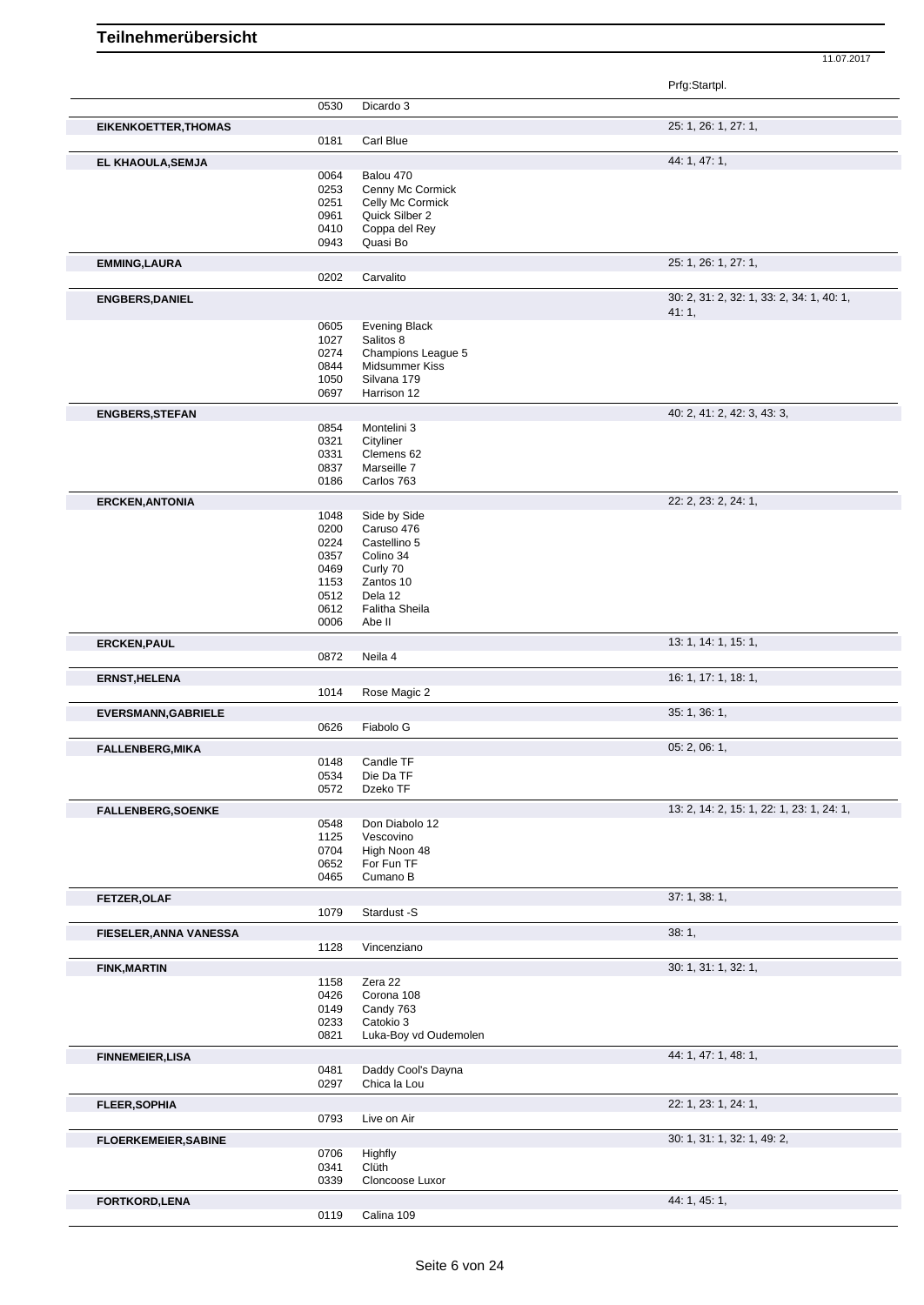|                                 |              |                             | Prfg:Startpl.                             |
|---------------------------------|--------------|-----------------------------|-------------------------------------------|
| <b>FRANZKE, NICOLE</b>          |              |                             | 19: 1, 20: 1, 21: 1,                      |
|                                 | 0601         | Esperado S                  |                                           |
| FRENZEL, VANESSA                |              |                             | 44: 1,                                    |
|                                 | 0787         | Linus 358                   |                                           |
|                                 | 0228         | Cat Balou 30                |                                           |
|                                 | 0122         | Calitos 2<br>Ina 100        |                                           |
|                                 | 0718<br>0628 | <b>Fiby Classic</b>         |                                           |
|                                 | 0640         | <b>First Fiola</b>          |                                           |
|                                 |              |                             | 30: 2, 31: 1, 32: 1, 33: 1, 34: 1,        |
| <b>FRIEDEL, MARKUS</b>          | 0370         | Commissario 8               |                                           |
|                                 | 0044         | Arquito de Bamboo           |                                           |
|                                 | 0004         | Aaron 375                   |                                           |
|                                 | 0707         | Hillary 92                  |                                           |
|                                 | 0905         | Penelope 363                |                                           |
| <b>FRILLING, SIMONE</b>         |              |                             | 37: 1, 38: 1,                             |
|                                 | 0554         | Donna Clara N               |                                           |
|                                 | 0946         | Quaterbest ES               |                                           |
|                                 | 0078         | Belloona                    |                                           |
| <b>GAERTNER, KARALINA</b>       |              |                             | 46: 1, 47: 1,                             |
|                                 | 0609         | Faelzens Contra Re          |                                           |
| <b>GEBBE, ANNIKA</b>            |              |                             | 03: 1, 04: 1,                             |
|                                 | 0500         | Davenport 20                |                                           |
| <b>GELBKE, MARIE</b>            |              |                             | 03: 1, 04: 1,                             |
|                                 | 0825         | Luzifer PK                  |                                           |
| <b>GERDENER, ALEXANDER</b>      |              |                             | 22: 2, 23: 2, 24: 1,                      |
|                                 | 0717         | Imagine 12                  |                                           |
|                                 | 0702         | Hey Coco                    |                                           |
| <b>GERDENER, STEPHAN</b>        |              |                             | 34:1,                                     |
|                                 | 0179         | Carina 488                  |                                           |
|                                 | 0717         | Imagine 12                  |                                           |
|                                 | 0703         | <b>Hey Prodigy</b>          |                                           |
|                                 | 0702         | Hey Coco                    |                                           |
| <b>GERDES, HERMANN</b>          |              |                             | 38:1,                                     |
|                                 | 1174         | Rocco Forte 3               |                                           |
| <b>GLEIS, HANS-GERD</b>         |              |                             | 33: 1, 34: 1,                             |
|                                 | 0688         | Greta B 2                   |                                           |
| <b>GOESSLING, CARINA ISABEL</b> |              |                             | 05: 1, 06: 1,                             |
|                                 | 0992         | Ratz Fatz 17                |                                           |
| <b>GOLDFUSS, JENS</b>           |              |                             | 30: 2, 31: 2, 32: 1, 33: 1, 34: 1, 40: 1, |
|                                 | 0161         | Capistrano 2                | 41: 1, 42: 1, 44: 1, 48: 1,               |
|                                 | 0406         | Coolman Cosmo H             |                                           |
|                                 | 0167         | Captain Jack 44             |                                           |
|                                 | 0022         | All Music 3                 |                                           |
|                                 | 0061         | Baldessarini 9              |                                           |
|                                 | 0014         | Air Force One H             |                                           |
|                                 | 0468         | Cup Cooper                  |                                           |
|                                 | 0528         | Diathago 3                  |                                           |
| GRELLMANN, LAURA-EVE            |              |                             | 19: 2, 20: 2, 21: 3,                      |
|                                 | 0619         | Faynaa                      |                                           |
|                                 | 0806         | Lord's Liebelei             |                                           |
| <b>GRETT, ANNETTE</b>           |              |                             | 44: 1, 47: 1,                             |
|                                 | 0107         | Cadice B                    |                                           |
| GRETT, CARLA                    |              |                             | 44: 1, 45: 1,                             |
|                                 | 0107         | Cadice B                    |                                           |
| <b>GRIESE, HENRIK</b>           |              |                             | 30: 2, 31: 2, 32: 1, 33: 2, 34: 1, 40: 2, |
|                                 | 0234         | Cause I'm Cool              | 41: 2, 42: 1, 43: 1,                      |
|                                 | 0062         | Balimba                     |                                           |
|                                 | 0789         | Lissbonia                   |                                           |
|                                 | 0577         | <b>ECL Giovanni Boy</b>     |                                           |
|                                 | 0578         | <b>ECL Quick Lady</b>       |                                           |
|                                 | 0244         | Cedric S                    |                                           |
|                                 | 0025         | Allypierre                  |                                           |
|                                 | 0805         | Lord Rebel                  |                                           |
|                                 | 0434         | Cosima G                    |                                           |
|                                 | 0576         | <b>ECL Gina</b>             |                                           |
|                                 | 0574         | <b>ECL Corvo</b>            |                                           |
|                                 | 0272         | Champion 127                |                                           |
|                                 | 0205         | Casalls Dream               |                                           |
|                                 | 0146         | <b>Candice Cooper</b>       |                                           |
|                                 | 0520<br>0884 | Dia Corada<br>Norbert Uno W |                                           |
|                                 |              |                             |                                           |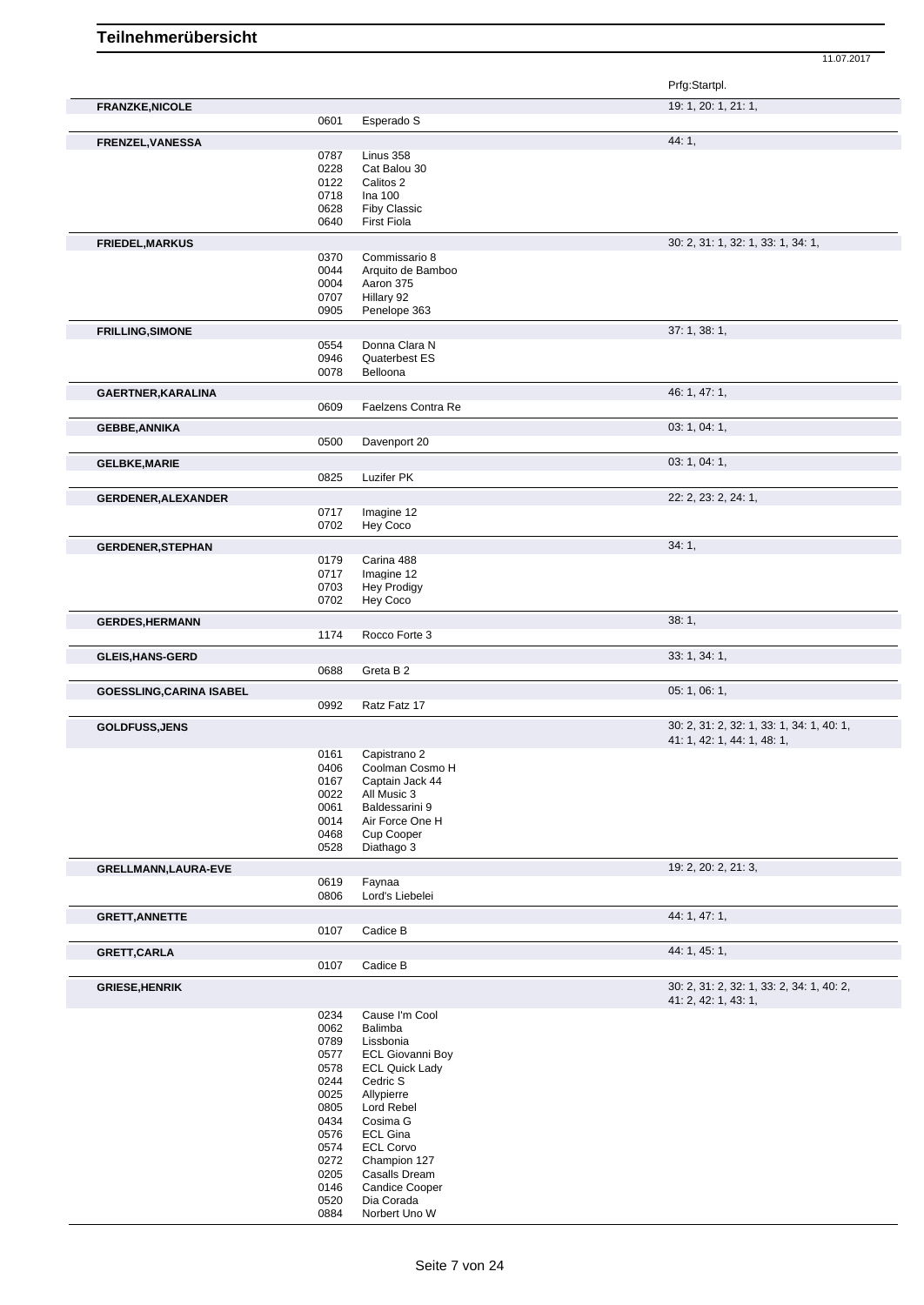|              |                                                                                                                                                                              | Prfg:Startpl.                                                                                                                                                                                                                                                                            |
|--------------|------------------------------------------------------------------------------------------------------------------------------------------------------------------------------|------------------------------------------------------------------------------------------------------------------------------------------------------------------------------------------------------------------------------------------------------------------------------------------|
|              |                                                                                                                                                                              | 30: 1, 31: 1, 32: 1,                                                                                                                                                                                                                                                                     |
| 0062         | Balimba                                                                                                                                                                      |                                                                                                                                                                                                                                                                                          |
| 0575         | <b>ECL Fantasie</b>                                                                                                                                                          |                                                                                                                                                                                                                                                                                          |
| 0789         | Lissbonia                                                                                                                                                                    |                                                                                                                                                                                                                                                                                          |
|              |                                                                                                                                                                              |                                                                                                                                                                                                                                                                                          |
|              |                                                                                                                                                                              | 30: 1, 31: 1, 32: 1,                                                                                                                                                                                                                                                                     |
|              | Quidam 10                                                                                                                                                                    |                                                                                                                                                                                                                                                                                          |
| 0067         | <b>Balous Bellini</b>                                                                                                                                                        |                                                                                                                                                                                                                                                                                          |
| 0068         | <b>Balous Diamond</b>                                                                                                                                                        |                                                                                                                                                                                                                                                                                          |
| 0098         | Bordeaux 31                                                                                                                                                                  |                                                                                                                                                                                                                                                                                          |
|              |                                                                                                                                                                              |                                                                                                                                                                                                                                                                                          |
|              |                                                                                                                                                                              |                                                                                                                                                                                                                                                                                          |
|              |                                                                                                                                                                              | 07: 1, 08: 1, 09: 1, 13: 1, 14: 1, 15: 1,                                                                                                                                                                                                                                                |
| 0290         | Chessy 18                                                                                                                                                                    |                                                                                                                                                                                                                                                                                          |
| 0135         | Camitello M                                                                                                                                                                  |                                                                                                                                                                                                                                                                                          |
| 0349         | Cocolino 5                                                                                                                                                                   |                                                                                                                                                                                                                                                                                          |
|              |                                                                                                                                                                              | 10: 1, 11: 1, 12: 1,                                                                                                                                                                                                                                                                     |
| 0615         | Farmsteads Halifax                                                                                                                                                           |                                                                                                                                                                                                                                                                                          |
| 0677         | Giggolo il Piccolo Principe                                                                                                                                                  |                                                                                                                                                                                                                                                                                          |
| 1134         | Vivaro 4                                                                                                                                                                     |                                                                                                                                                                                                                                                                                          |
|              |                                                                                                                                                                              | 05: 1, 06: 1,                                                                                                                                                                                                                                                                            |
|              |                                                                                                                                                                              |                                                                                                                                                                                                                                                                                          |
|              |                                                                                                                                                                              |                                                                                                                                                                                                                                                                                          |
|              |                                                                                                                                                                              | 33: 1, 44: 1, 48: 1,                                                                                                                                                                                                                                                                     |
|              |                                                                                                                                                                              |                                                                                                                                                                                                                                                                                          |
|              |                                                                                                                                                                              |                                                                                                                                                                                                                                                                                          |
|              |                                                                                                                                                                              |                                                                                                                                                                                                                                                                                          |
|              |                                                                                                                                                                              |                                                                                                                                                                                                                                                                                          |
|              |                                                                                                                                                                              |                                                                                                                                                                                                                                                                                          |
|              |                                                                                                                                                                              | 44: 1, 45: 1,                                                                                                                                                                                                                                                                            |
|              |                                                                                                                                                                              |                                                                                                                                                                                                                                                                                          |
|              |                                                                                                                                                                              | 36:1,                                                                                                                                                                                                                                                                                    |
| 0509         | Defakto                                                                                                                                                                      |                                                                                                                                                                                                                                                                                          |
|              | Wildkirsche Number One                                                                                                                                                       |                                                                                                                                                                                                                                                                                          |
|              |                                                                                                                                                                              |                                                                                                                                                                                                                                                                                          |
|              |                                                                                                                                                                              | 05: 1, 06: 1,                                                                                                                                                                                                                                                                            |
| 0842         | Mercedes 121                                                                                                                                                                 |                                                                                                                                                                                                                                                                                          |
|              |                                                                                                                                                                              | 22: 2, 23: 1, 24: 1,                                                                                                                                                                                                                                                                     |
|              |                                                                                                                                                                              |                                                                                                                                                                                                                                                                                          |
|              |                                                                                                                                                                              |                                                                                                                                                                                                                                                                                          |
|              |                                                                                                                                                                              |                                                                                                                                                                                                                                                                                          |
|              |                                                                                                                                                                              |                                                                                                                                                                                                                                                                                          |
|              |                                                                                                                                                                              | 28:1,                                                                                                                                                                                                                                                                                    |
|              |                                                                                                                                                                              |                                                                                                                                                                                                                                                                                          |
|              |                                                                                                                                                                              | 01: 1, 02: 1,                                                                                                                                                                                                                                                                            |
|              | Violetta N                                                                                                                                                                   |                                                                                                                                                                                                                                                                                          |
|              |                                                                                                                                                                              | 03: 1, 04: 1,                                                                                                                                                                                                                                                                            |
| 0617         | Favoritin 12                                                                                                                                                                 |                                                                                                                                                                                                                                                                                          |
|              |                                                                                                                                                                              | 19: 1, 20: 1, 21: 1,                                                                                                                                                                                                                                                                     |
|              |                                                                                                                                                                              |                                                                                                                                                                                                                                                                                          |
|              |                                                                                                                                                                              |                                                                                                                                                                                                                                                                                          |
|              |                                                                                                                                                                              | 01: 1, 02: 1,                                                                                                                                                                                                                                                                            |
|              |                                                                                                                                                                              |                                                                                                                                                                                                                                                                                          |
|              |                                                                                                                                                                              | 01: 1, 02: 1,                                                                                                                                                                                                                                                                            |
| 0545         | Don Castello 12                                                                                                                                                              |                                                                                                                                                                                                                                                                                          |
|              |                                                                                                                                                                              | 05: 1, 06: 1,                                                                                                                                                                                                                                                                            |
|              |                                                                                                                                                                              |                                                                                                                                                                                                                                                                                          |
|              |                                                                                                                                                                              |                                                                                                                                                                                                                                                                                          |
|              |                                                                                                                                                                              | 30: 2, 31: 1, 32: 1, 33: 1,                                                                                                                                                                                                                                                              |
|              |                                                                                                                                                                              |                                                                                                                                                                                                                                                                                          |
|              |                                                                                                                                                                              |                                                                                                                                                                                                                                                                                          |
| 0195         | Carmen 234                                                                                                                                                                   |                                                                                                                                                                                                                                                                                          |
| 0954         | Quenya H                                                                                                                                                                     |                                                                                                                                                                                                                                                                                          |
|              |                                                                                                                                                                              | 01: 1, 02: 1,                                                                                                                                                                                                                                                                            |
| 0130         | Calli's Hope                                                                                                                                                                 |                                                                                                                                                                                                                                                                                          |
|              |                                                                                                                                                                              |                                                                                                                                                                                                                                                                                          |
| 0636         | Findelkind 3                                                                                                                                                                 | 38:1, 39:1,                                                                                                                                                                                                                                                                              |
|              |                                                                                                                                                                              |                                                                                                                                                                                                                                                                                          |
|              |                                                                                                                                                                              | 30: 2, 31: 2, 32: 1, 34: 1,                                                                                                                                                                                                                                                              |
| 0086         | Bien-Aimee De La Lionne                                                                                                                                                      |                                                                                                                                                                                                                                                                                          |
| 0833         | Maicon                                                                                                                                                                       |                                                                                                                                                                                                                                                                                          |
| 0275         | Channing L                                                                                                                                                                   |                                                                                                                                                                                                                                                                                          |
| 0140         | Canada I.Z.                                                                                                                                                                  |                                                                                                                                                                                                                                                                                          |
| 0116         | Caleon W.Z.                                                                                                                                                                  |                                                                                                                                                                                                                                                                                          |
| 0469         | Curly 70                                                                                                                                                                     |                                                                                                                                                                                                                                                                                          |
| 0068<br>0909 | <b>Balous Diamond</b><br>Pepita Con Spita                                                                                                                                    |                                                                                                                                                                                                                                                                                          |
|              | 0579<br>0967<br>0077<br>0066<br>0709<br>0788<br>0526<br>0641<br>0051<br>0863<br>1086<br>1144<br>0896<br>0743<br>0241<br>0184<br>0515<br>1131<br>0553<br>0541<br>0351<br>0474 | <b>ECL Ramera</b><br>Bellini Royal<br>Balounito 2<br>Holly 182<br>Lion 85<br>Diamond's Diamo<br>Fitch<br>Aurum et Argentum<br>Naima 18<br>Sunshine Lady 36<br>Painted Brown 4<br>Labonita 8<br>Ce'leste<br>Carlo MH<br>Derrick 108<br>Donna 671<br>Dolly 295<br>Coconut 31<br>Cyraleen H |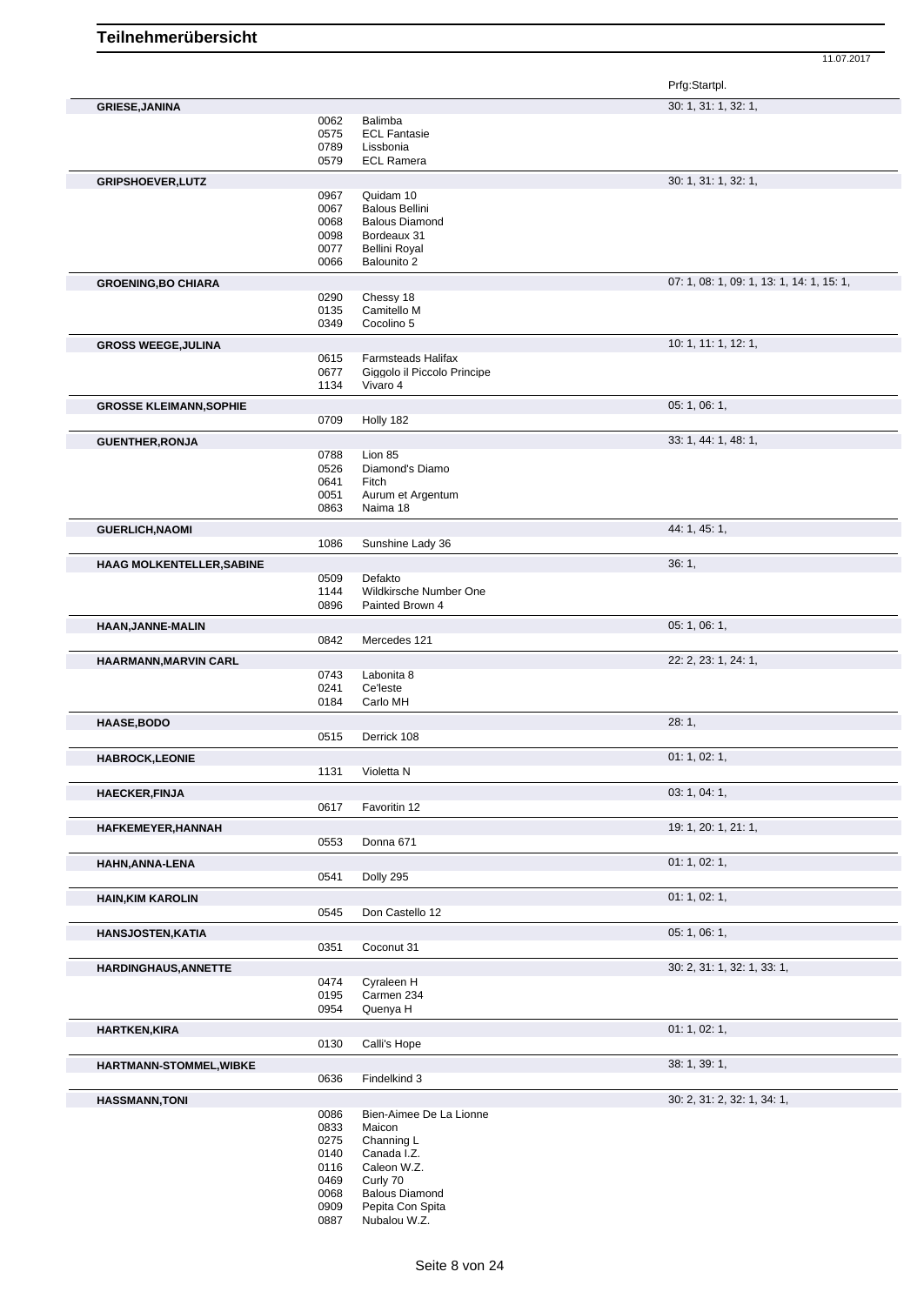Prfg:Startpl.

|                                | 0939 | Quality Emma B       |                                    |
|--------------------------------|------|----------------------|------------------------------------|
|                                | 1122 | Venezia 72           |                                    |
|                                | 0273 | Championessa 2       |                                    |
|                                | 0389 |                      |                                    |
|                                |      | Connors Boy          |                                    |
|                                | 0782 | Light Girl 4         |                                    |
|                                | 1042 | SG's Air Pilot       |                                    |
|                                | 1091 | TC <sub>3</sub>      |                                    |
|                                | 0532 | Dideldibadu AH       |                                    |
|                                | 0857 | Mylord Quidam Z      |                                    |
|                                | 0710 | Holy Blue            |                                    |
|                                |      |                      |                                    |
| HAWERKAMP, LAURIEN             |      |                      | 19: 1, 20: 1, 21: 1,               |
|                                | 0557 | Doreany              |                                    |
|                                |      |                      | 30: 2, 31: 2, 32: 1, 33: 1, 34: 1, |
| <b>HEITKEMPER DR., SVEN</b>    |      |                      |                                    |
|                                | 0330 | Clemens 45           |                                    |
|                                | 0105 | Cacosius             |                                    |
|                                | 0308 | Chopin 89            |                                    |
|                                | 0955 | Quercus vd Mespel    |                                    |
|                                |      |                      |                                    |
| <b>HELMIG, ANN-KATHRIN</b>     |      |                      | 30: 1, 31: 1, 33: 1,               |
|                                | 0500 | Davenport 20         |                                    |
|                                | 0300 | Chicofino 2          |                                    |
|                                | 0219 | Cassilo 6            |                                    |
|                                | 0442 | Cotton Eye Joe 16    |                                    |
|                                | 0358 | Colletta 2           |                                    |
|                                | 0260 | Cha Cha AH           |                                    |
|                                |      |                      |                                    |
| <b>HEMSCHENHERM,LISA-MARIE</b> |      |                      | 44: 1, 47: 1, 48: 1,               |
|                                | 0430 | Corradis S           |                                    |
|                                | 0585 | El Gaucho 4          |                                    |
|                                |      |                      |                                    |
| <b>HERMELBRACHT, PHILIP</b>    |      |                      | 44: 2, 47: 1, 48: 1,               |
|                                | 1078 | Stakkadi             |                                    |
|                                | 0158 | Canyamel 5           |                                    |
|                                | 0792 | Little Lord 95       |                                    |
|                                |      |                      |                                    |
| <b>HERMES, MARCUS</b>          |      |                      | 28: 1, 29: 1,                      |
|                                | 0524 | Diamantenbörse OLD   |                                    |
|                                | 1159 | ZINQ Cabanas FH      |                                    |
|                                | 1018 | Rovereto 4           |                                    |
|                                |      |                      | 22: 2, 23: 2, 24: 1,               |
| <b>HERZING-MECKE, CHIARA</b>   |      |                      |                                    |
|                                | 0104 | Cabinteely           |                                    |
|                                | 0590 | Elohiem              |                                    |
| <b>HESSLING, HANNA</b>         |      |                      | 16: 1, 17: 1, 18: 1,               |
|                                |      |                      |                                    |
|                                | 0551 | Don Welfino          |                                    |
| HINKMANN, LAURA                |      |                      | 25: 1, 26: 1, 27: 1,               |
|                                | 0167 | Captain Jack 44      |                                    |
|                                |      |                      |                                    |
| <b>HOEWER, MONA MARIE</b>      |      |                      | 13: 1, 14: 1, 15: 1,               |
|                                | 1142 | <b>White Peal</b>    |                                    |
|                                |      |                      |                                    |
| <b>HOLKENBRINK, SOPHIE</b>     |      |                      | 28: 1, 29: 1, 37: 1, 39: 1,        |
|                                | 1003 | Rock Forever NRW     |                                    |
|                                | 1002 | Rock Amour           |                                    |
| <b>HOLTMANN, GRETA</b>         |      |                      | 03: 1, 04: 1, 10: 1, 11: 1, 12: 1, |
|                                | 1057 | <b>Simply Smile</b>  |                                    |
|                                | 0885 | Norlunds Cartoon     |                                    |
|                                |      |                      |                                    |
|                                |      |                      |                                    |
| HOPPE, ANDREA                  |      |                      | 25: 2, 26: 2, 27: 1,               |
|                                |      |                      |                                    |
|                                | 0764 | Lanxima              |                                    |
|                                | 0594 | Enessa               |                                    |
|                                | 1064 | Slanelough Ultimatum |                                    |
| <b>HORSTMANN, ANNE</b>         |      |                      | 39:2,                              |
|                                | 1198 | Lord Liberty - H     |                                    |
|                                | 1199 | Barneby-H            |                                    |
|                                |      |                      |                                    |
| <b>HUBERTUS, ANDREAS</b>       |      |                      | 28:1,                              |
|                                | 0563 | Dr.Hoffmann          |                                    |
|                                | 0638 | First Claas 6        |                                    |
|                                |      |                      |                                    |
| <b>HUFENDIEK, HUBERTUS</b>     |      |                      | 39:1,                              |
|                                | 0618 | Fayani               |                                    |
|                                | 0633 | Filius Bonacci H     |                                    |
|                                | 0767 | Las Vegas 209        |                                    |
|                                |      |                      |                                    |
| <b>JACOB, VITA</b>             |      |                      | 46:1,                              |
|                                | 0627 | Fibonacci 18         |                                    |
|                                |      |                      |                                    |
| JAKOBS, ANNA-MARIA             |      |                      | 30: 2, 31: 2, 32: 1, 34: 1,        |
|                                | 0776 | Legolas 125          |                                    |
|                                | 0232 | Cato 69              |                                    |
|                                | 0291 | Chester 263          |                                    |
|                                |      |                      |                                    |
| <b>JENNISSEN, AMELIE</b>       | 0547 | Don Davidoff 5       | 10: 1, 11: 1, 12: 1,               |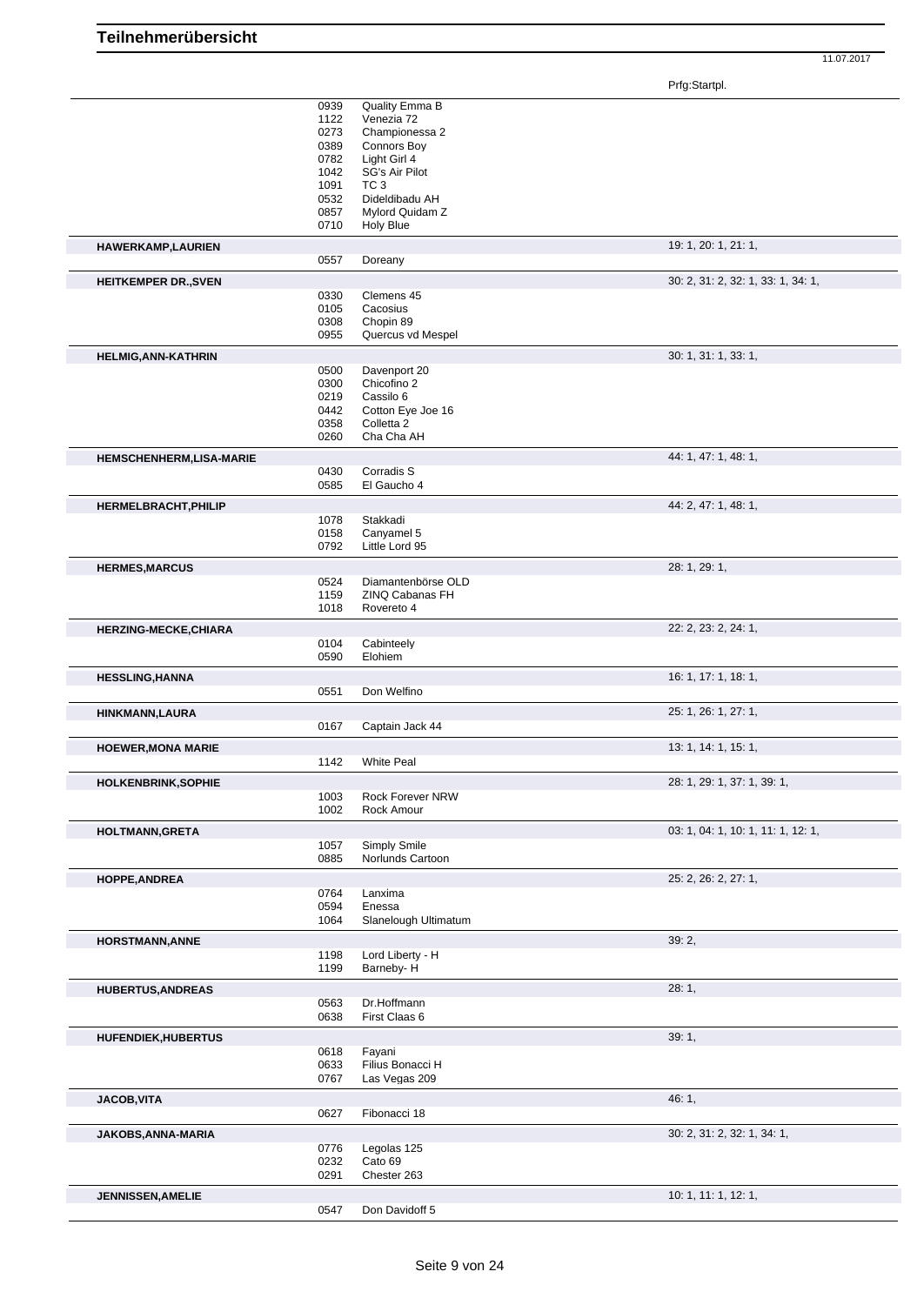|                            |              |                                   | Prfg:Startpl.                             |
|----------------------------|--------------|-----------------------------------|-------------------------------------------|
| <b>JERUZAL, JACEK</b>      | 0739         | La Croete                         | 49: 1,                                    |
| JOHANNSMANN, FREDA         |              |                                   | 44: 1, 47: 1,                             |
|                            | 0792<br>0644 | Little Lord 95<br>Flitz and Jump  |                                           |
| JONIGKEIT, LEONIE          |              |                                   | 30: 2, 31: 2, 32: 1, 33: 1, 34: 1, 42: 2, |
|                            | 0147         | Candino 9                         | 43:2,                                     |
|                            | 0277         | Chapelita                         |                                           |
|                            | 0322         | Ciwaluca                          |                                           |
|                            | 0978         | Quino 16                          |                                           |
|                            | 0360         | Colltairo                         |                                           |
|                            | 0508         | Dede V                            |                                           |
|                            | 0282<br>0753 | Charly-Brown 14<br>Lamborghini 99 |                                           |
|                            | 0259         | Cha Bu Duo V                      |                                           |
|                            | 0970         | Quiero V                          |                                           |
|                            | 0521         | Dia de la Vita                    |                                           |
|                            | 0700         | Hello Hickstead V                 |                                           |
|                            | 0972         | Quilibria                         |                                           |
|                            | 1092         | Tello R                           |                                           |
| JUETTNER, LUZIE            | 0861         | Nacho Lumi                        | 07: 1, 08: 1, 09: 1, 13: 1, 14: 1, 15: 1, |
|                            | 0405         | Coolio Lumi                       |                                           |
| KAEMPER-MEYER DR., SVENJA  |              |                                   | 28: 1, 29: 1,                             |
|                            | 0990<br>0995 | Rania M<br>Reatino M              |                                           |
|                            |              |                                   | 10: 1, 11: 1, 12: 1,                      |
| <b>KAPPELHOFF, ANNA</b>    | 1098         | <b>Top Niklas</b>                 |                                           |
| KAPPELHOFF,ZOE             |              |                                   | 05: 1, 06: 1, 07: 1, 08: 1, 09: 1,        |
|                            | 0893         | Pacero <sub>2</sub>               |                                           |
|                            | 0643         | Flick Flack 40                    |                                           |
| <b>KASSNER, NADINE</b>     |              |                                   | 42: 1, 43: 1,                             |
|                            | 0446         | Couture                           |                                           |
| <b>KERSTEN, NIELS</b>      |              |                                   | 42: 3, 43: 3,                             |
|                            | 0175<br>0666 | Cardinale 23<br>Freixenet 77      |                                           |
|                            | 0176         | Cardoso 31                        |                                           |
| <b>KERSTING, JEANNA</b>    |              |                                   | 36:1,                                     |
|                            | 0671         | Fürst Fridolin 4                  |                                           |
| <b>KITZING, JENNY</b>      | 0610         |                                   | 37:1,39:1,                                |
|                            |              | Fair Lady S                       |                                           |
| <b>KLAESENER, EMILY</b>    | 1056         | Simao 3                           | 44: 1, 47: 1, 48: 1,                      |
|                            | 0470         | Curt 26                           |                                           |
| <b>KLAESENER, YANICK</b>   |              |                                   | 44: 1, 47: 1, 48: 1,                      |
|                            | 1056<br>0470 | Simao 3<br>Curt 26                |                                           |
| <b>KLEIN, BERND</b>        |              |                                   | 40: 2, 41: 2,                             |
|                            | 0306         | Choose                            |                                           |
|                            | 0745         | Lachlan                           |                                           |
| <b>KLIMKE, INGRID</b>      |              |                                   | 28: 1, 29: 1, 33: 2, 34: 2, 49: 1,        |
|                            | 0900<br>1149 | Parmenides 4<br>Wolterra          |                                           |
|                            | 0659         | Franziskus 15                     |                                           |
|                            | 1141         | Weisse Düne                       |                                           |
| <b>KLIMKE, MICHAEL</b>     |              |                                   | 28: 2, 29: 2,                             |
|                            | 1020<br>0539 | Royal Dancer 33<br>Djamba Djokiba |                                           |
|                            |              |                                   |                                           |
| <b>KLOKKERS,CONSTANZE</b>  | 0125         | Call me Charly 2                  | 05: 1, 06: 1,                             |
|                            | 0869         | Natango 9                         |                                           |
|                            | 0724         | Iron 26                           |                                           |
| <b>KLOSTERMANN, TOBIAS</b> |              |                                   | 22: 1, 23: 1, 24: 1,                      |
|                            | 0411         | Cordasino                         |                                           |
| <b>KNELLS, DORIS</b>       |              |                                   | 35: 1, 36: 1,                             |
|                            | 0637         | Fiorenzo 7                        |                                           |
| KNICKENBERG, CHRISTIAN     | 0266         | Chaccoline                        | 30: 1, 31: 1, 32: 1,                      |
|                            |              |                                   | 07: 1, 08: 1, 09: 1,                      |
| <b>KNOOP, SINA</b>         | 0798         | Lönneberger 3                     |                                           |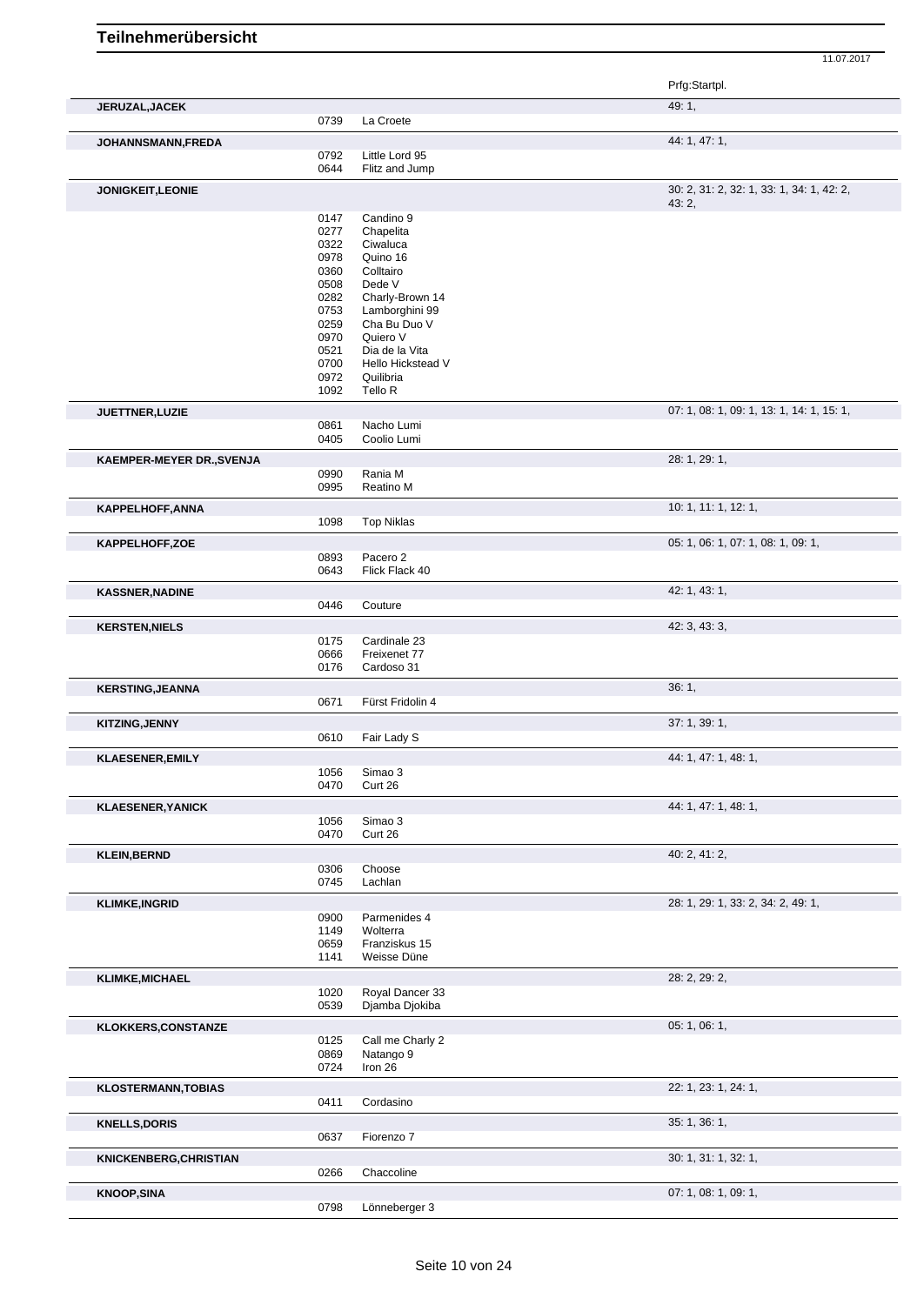Prfg:Startpl. **KOCH,LOUIS-FERDINAND** 16: 1, 17: 1, 0898 Panorama As **KOELLING,LOUISA MARIE 01: 1, 02: 1,** 02: 1, 02: 1, 02: 1, 02: 1, 02: 1, 02: 1, 02: 1, 02: 1, 02: 1, 02: 1, 02: 1, 02: 1, 02: 1, 02: 1, 02: 1, 02: 1, 02: 1, 02: 1, 02: 1, 02: 1, 02: 1, 02: 1, 02: 1, 02: 1, 02: 1, 02: 1, 0085 Biarado **KOELLNER,LUISA** 10: 2, 11: 1, 12: 1, 16: 1, 17: 1, 18: 1, 16: 1, 17: 1, 18: 1, 16: 1, 17: 1, 18: 1, 17: 1, 18: 1, Gentleman 207 1016 Rossinol<br>0549 Don Hen Don Henley 4 **KOENIG,VANESSA** 30: 1, 31: 1, 32: 1, 0654 For Me 26 **KOENING,JANA** 19: 1, 20: 1, 21: 1, 0994 Reality Dream 8 **KOEPPEN,CHARLOTTE CORINNA** 38: 1, 0829 Mad Max 64<br>0507 Dean Martin 0507 Dean Martin 8<br>0621 Feiner Frosch Feiner Frosch L **KOHNERT,ALEAH** 45: 1, 0117 Calesca K.R. **KOPPENBERG,AMELIE** 30: 2, 31: 1, 32: 1, 33: 1, 34: 1, 0243 Cecil 13<br>0280 Charlie 9 0280 Charlie Sheen 3<br>0785 Limango 2 Limango 2 **KOSANETZKI,HANNAH** 07: 1, 08: 1, 09: 1, 0177 Carella B **KRAMER DR.,CATRIN** 28: 1, 29: 1, Ruby Star 8 **KREUZER,ANDREAS** 32: 1, 40: 3, 41: 3, 42: 3, 43: 3, 0845 Miss Shot Gun<br>0386 Congrato 0386 Congrato<br>0963 Quickborr Quickborn 8 1051 Silvertops Chacco<br>0583 El Balou OLD 0583 El Balou OLD<br>0816 Lucky Charm 0816 Lucky Charm 10<br>0182 Carlisle 3 0182 Carlisle 3<br>0384 Concordia Concordia 49 **KRISTKOWITZ,DANA** 44: 1, 46: 1, 46: 1, 46: 1, 46: 1, 46: 1, 46: 1, 46: 1, 46: 1, 46: 1, 46: 1, 46: 1, 46: 1, 46: 1, 46: 1, 46: 1, 46: 1, 46: 1, 46: 1, 46: 1, 46: 1, 46: 1, 46: 1, 46: 1, 46: 1, 46: 1, 46: 1, 46: 1, 46: 1, Di Caprio 25 **KROHN,SUSANNE** 38: 1, Titolas **KROME,SEBASTIAN** 07: 1, 08: 1, 09: 1, 09: 1, 09: 1, 09: 1, 09: 1, 09: 1, 09: 1, 09: 1, 09: 1, 09: 1, 09: 1, 09: 1, 09: 1, 09: 1, 09: 1, 09: 1, 09: 1, 09: 1, 09: 1, 09: 1, 09: 1, 09: 1, 09: 1, 09: 1, 09: 1, 09: 1, 09: 1, 0 0443 Coulthard 16 **KRUSE,ELISABETH** 30: 2, 31: 2, 32: 1, 33: 1, 34: 1, 0760 Lando's Star<br>0387 Conloubet 0387 Conloubet<br>0285 Checky's F Checky's Point 0249 Cellie 2 **KRUSE, VICTORIA** 42: 1, 43: 1, 43: 1, 43: 1, 43: 1, 43: 1, 43: 1, 43: 1, 45: 1, 45: 1, 45: 1, 45: 1, 45: 1, 45: 1, 45: 1, 45: 1, 45: 1, 45: 1, 45: 1, 45: 1, 45: 1, 45: 1, 45: 1, 45: 1, 45: 1, 45: 1, 45: 1, 45: 1, 45: 1, 4 Lamberk's Lord Landcrack 1136 Vulkano's Queen 0979 Quintana K 3 0766 Laruso 10<br>0960 Quick Qua Quick Quaid K 0440 Costa Rica Pearls **KUHLAGE,TOBIAS** 22: 2, 23: 2, 24: 1, 0768 Last Knight Lacar<br>0428 Coronella Coronella **KURZHALS,TORBEN** 22: 2, 23: 2, 24: 1, 0873 Nekko<br>1151 Zafiro Zafiro 17 **LAABS, LUNA** 16: 1, 17: 1, 18: 1,<br>
1143 Wild Willy Granly **Wild Willy Granly** LAKAEMPER,JOHANNA 44: 1, 2014 193 Dlegro 3 Olegro 3 **LANDOLFI,ELEA ALESSIA** 16: 1, 17: 1, 18: 1,<br>
0073 Be Happy SB Be Happy SB **LANDWEHR, SVENJA 1.46: 1,47: 1,46: 1,47: 1,46: 1,47: 1,46: 1,47: 1,46: 1,47: 1,46: 1,47: 1,46: 1,47: 1,46: 1,47: 1,46: 1,47: 1,46: 1,47: 1,46: 1,47: 1,46: 1,47: 1,46: 1,47: 1,46: 1,47: 1,46: 1,47: 1,46: 1,47: 1,46: 1,47** Equipe 8

11.07.2017

**LANGE,LIL** 05: 1, 06: 1,

**LAUKEMPER, JANA KATHARINA** 16: 1, 17: 1, 18: 1, 16: 1, 17: 1, 18: 1, 16: 1, 17: 1, 18: 1, 16: 1, 17: 1, 18: 1,

0794 Llaun Bonheddwr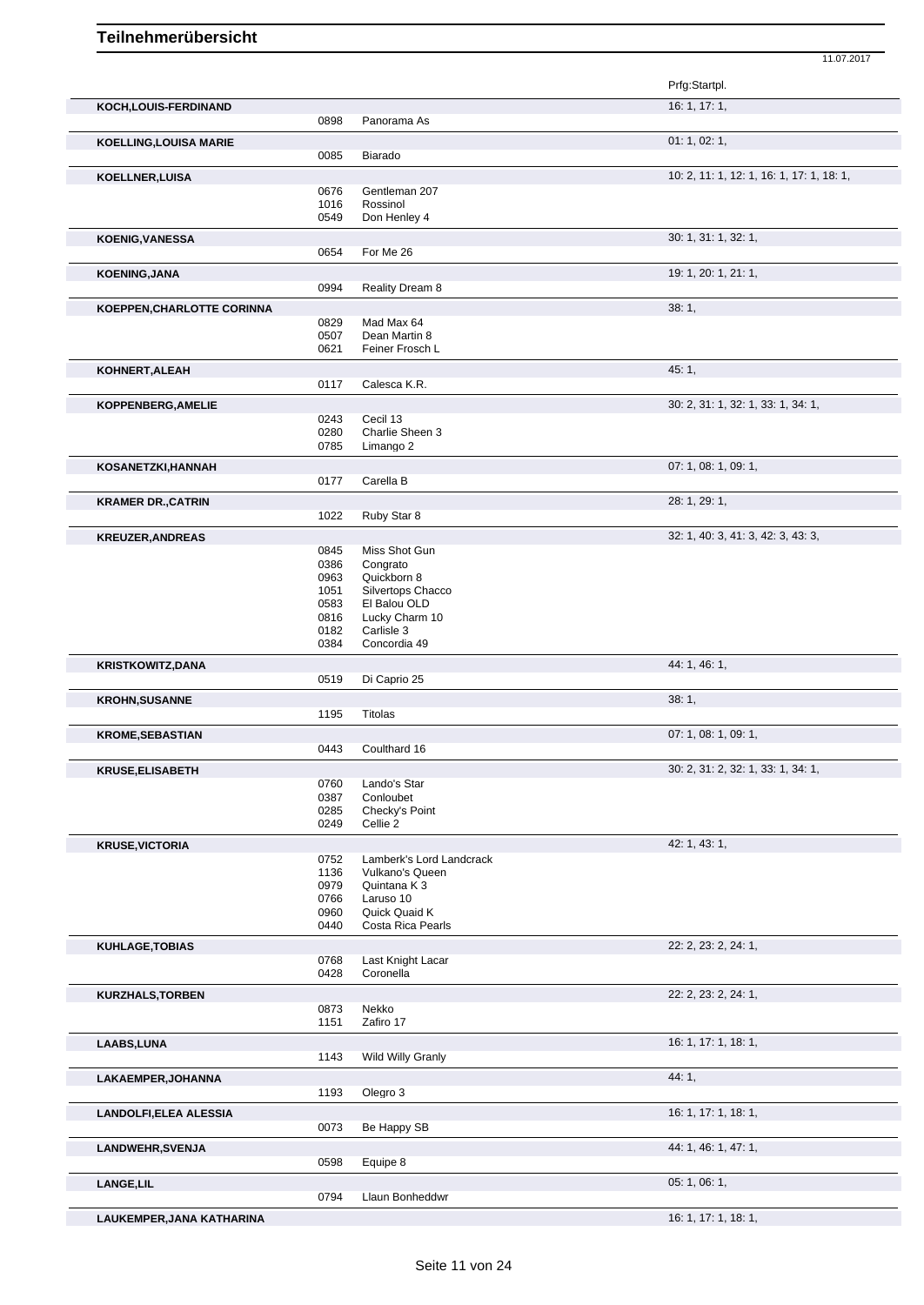| Prfg:Startpl.<br>0646<br>Florentine 84<br>22: 1, 23: 1, 24: 1,<br><b>LECHTERMANN, NICOLE</b><br>0231<br>Cativa 3<br>03: 1, 04: 1,<br>LEISENTRITT, ANN-KATHRIN<br>0511<br>Del Rusch<br>03: 1, 04: 1, 05: 2, 06: 1, 07: 1, 08: 1,<br><b>LENZ, LISA MARIE</b><br>09:1,<br>0320<br>Citou<br>1037<br>Santo Sense<br>Moccachino<br>0847<br>0424<br>Cornflake 5<br>44: 1, 46: 1, 47: 1,<br>LEÓN, MALINDA<br>1183<br>Ralesko<br>39:2,<br>LEUENBERGER, STEPHANIE<br>0721<br>Inlana V<br>0720<br>Indora V<br>05: 2, 06: 1,<br>LICHTENBERG, JOLINA<br>0535<br>Die Lütte 2<br>0558<br>Dorina 701<br>05: 1, 06: 1,<br>LIENKAMP, ROBIN<br>1114<br>Vai Forte<br>40:1, 41:1,<br><b>LILIENBECKER, DENNIS</b><br>0314<br>Chula vista<br>28:1,<br><b>LIMBERG, SVENJA</b><br>0079<br>Beltino<br>42: 3, 43: 3,<br>LINDENBERG, CHRISTOFFER<br>1187<br><b>Blondie KL</b><br>Toulon's Stern dei Folletti<br>1188<br>Cara Lou 3<br>1189 |  |
|----------------------------------------------------------------------------------------------------------------------------------------------------------------------------------------------------------------------------------------------------------------------------------------------------------------------------------------------------------------------------------------------------------------------------------------------------------------------------------------------------------------------------------------------------------------------------------------------------------------------------------------------------------------------------------------------------------------------------------------------------------------------------------------------------------------------------------------------------------------------------------------------------------------|--|
|                                                                                                                                                                                                                                                                                                                                                                                                                                                                                                                                                                                                                                                                                                                                                                                                                                                                                                                |  |
|                                                                                                                                                                                                                                                                                                                                                                                                                                                                                                                                                                                                                                                                                                                                                                                                                                                                                                                |  |
|                                                                                                                                                                                                                                                                                                                                                                                                                                                                                                                                                                                                                                                                                                                                                                                                                                                                                                                |  |
|                                                                                                                                                                                                                                                                                                                                                                                                                                                                                                                                                                                                                                                                                                                                                                                                                                                                                                                |  |
|                                                                                                                                                                                                                                                                                                                                                                                                                                                                                                                                                                                                                                                                                                                                                                                                                                                                                                                |  |
|                                                                                                                                                                                                                                                                                                                                                                                                                                                                                                                                                                                                                                                                                                                                                                                                                                                                                                                |  |
|                                                                                                                                                                                                                                                                                                                                                                                                                                                                                                                                                                                                                                                                                                                                                                                                                                                                                                                |  |
|                                                                                                                                                                                                                                                                                                                                                                                                                                                                                                                                                                                                                                                                                                                                                                                                                                                                                                                |  |
|                                                                                                                                                                                                                                                                                                                                                                                                                                                                                                                                                                                                                                                                                                                                                                                                                                                                                                                |  |
|                                                                                                                                                                                                                                                                                                                                                                                                                                                                                                                                                                                                                                                                                                                                                                                                                                                                                                                |  |
|                                                                                                                                                                                                                                                                                                                                                                                                                                                                                                                                                                                                                                                                                                                                                                                                                                                                                                                |  |
|                                                                                                                                                                                                                                                                                                                                                                                                                                                                                                                                                                                                                                                                                                                                                                                                                                                                                                                |  |
|                                                                                                                                                                                                                                                                                                                                                                                                                                                                                                                                                                                                                                                                                                                                                                                                                                                                                                                |  |
|                                                                                                                                                                                                                                                                                                                                                                                                                                                                                                                                                                                                                                                                                                                                                                                                                                                                                                                |  |
|                                                                                                                                                                                                                                                                                                                                                                                                                                                                                                                                                                                                                                                                                                                                                                                                                                                                                                                |  |
|                                                                                                                                                                                                                                                                                                                                                                                                                                                                                                                                                                                                                                                                                                                                                                                                                                                                                                                |  |
|                                                                                                                                                                                                                                                                                                                                                                                                                                                                                                                                                                                                                                                                                                                                                                                                                                                                                                                |  |
|                                                                                                                                                                                                                                                                                                                                                                                                                                                                                                                                                                                                                                                                                                                                                                                                                                                                                                                |  |
|                                                                                                                                                                                                                                                                                                                                                                                                                                                                                                                                                                                                                                                                                                                                                                                                                                                                                                                |  |
|                                                                                                                                                                                                                                                                                                                                                                                                                                                                                                                                                                                                                                                                                                                                                                                                                                                                                                                |  |
|                                                                                                                                                                                                                                                                                                                                                                                                                                                                                                                                                                                                                                                                                                                                                                                                                                                                                                                |  |
|                                                                                                                                                                                                                                                                                                                                                                                                                                                                                                                                                                                                                                                                                                                                                                                                                                                                                                                |  |
|                                                                                                                                                                                                                                                                                                                                                                                                                                                                                                                                                                                                                                                                                                                                                                                                                                                                                                                |  |
|                                                                                                                                                                                                                                                                                                                                                                                                                                                                                                                                                                                                                                                                                                                                                                                                                                                                                                                |  |
|                                                                                                                                                                                                                                                                                                                                                                                                                                                                                                                                                                                                                                                                                                                                                                                                                                                                                                                |  |
|                                                                                                                                                                                                                                                                                                                                                                                                                                                                                                                                                                                                                                                                                                                                                                                                                                                                                                                |  |
|                                                                                                                                                                                                                                                                                                                                                                                                                                                                                                                                                                                                                                                                                                                                                                                                                                                                                                                |  |
|                                                                                                                                                                                                                                                                                                                                                                                                                                                                                                                                                                                                                                                                                                                                                                                                                                                                                                                |  |
| 13: 1, 14: 1, 15: 1,<br><b>LOCKER, ANTONIA</b>                                                                                                                                                                                                                                                                                                                                                                                                                                                                                                                                                                                                                                                                                                                                                                                                                                                                 |  |
| 0849<br>Monastella<br>0560<br>Double Trouble 11                                                                                                                                                                                                                                                                                                                                                                                                                                                                                                                                                                                                                                                                                                                                                                                                                                                                |  |
| Double-o-seven 2<br>0561                                                                                                                                                                                                                                                                                                                                                                                                                                                                                                                                                                                                                                                                                                                                                                                                                                                                                       |  |
| 0034<br>Andante D                                                                                                                                                                                                                                                                                                                                                                                                                                                                                                                                                                                                                                                                                                                                                                                                                                                                                              |  |
| 10: 2, 11: 1, 12: 1,<br>LOEBBERT, NELE                                                                                                                                                                                                                                                                                                                                                                                                                                                                                                                                                                                                                                                                                                                                                                                                                                                                         |  |
| 0188<br>Carlos WE                                                                                                                                                                                                                                                                                                                                                                                                                                                                                                                                                                                                                                                                                                                                                                                                                                                                                              |  |
| 0397<br>Contra 34                                                                                                                                                                                                                                                                                                                                                                                                                                                                                                                                                                                                                                                                                                                                                                                                                                                                                              |  |
| 07: 1, 08: 1, 09: 1,<br>LOHOELTER, SINA-CAROLIN                                                                                                                                                                                                                                                                                                                                                                                                                                                                                                                                                                                                                                                                                                                                                                                                                                                                |  |
| Quick K Z<br>0959                                                                                                                                                                                                                                                                                                                                                                                                                                                                                                                                                                                                                                                                                                                                                                                                                                                                                              |  |
| 30: 2, 31: 1, 32: 1, 33: 1, 34: 1,<br>LUETH, ALEXANDRA                                                                                                                                                                                                                                                                                                                                                                                                                                                                                                                                                                                                                                                                                                                                                                                                                                                         |  |
| 0871<br>Navoca<br>0467<br>Cunningham 2                                                                                                                                                                                                                                                                                                                                                                                                                                                                                                                                                                                                                                                                                                                                                                                                                                                                         |  |
| 0897<br>Palermo 253                                                                                                                                                                                                                                                                                                                                                                                                                                                                                                                                                                                                                                                                                                                                                                                                                                                                                            |  |
| 22: 2, 23: 2, 24: 2,<br>MAAS-TIMPERT, KLARA                                                                                                                                                                                                                                                                                                                                                                                                                                                                                                                                                                                                                                                                                                                                                                                                                                                                    |  |
| 0888<br>Number One 26                                                                                                                                                                                                                                                                                                                                                                                                                                                                                                                                                                                                                                                                                                                                                                                                                                                                                          |  |
| 0461<br>Cuddel N.W.                                                                                                                                                                                                                                                                                                                                                                                                                                                                                                                                                                                                                                                                                                                                                                                                                                                                                            |  |
| 22: 1, 23: 1, 24: 1,<br><b>MAHLMANN,LISA</b>                                                                                                                                                                                                                                                                                                                                                                                                                                                                                                                                                                                                                                                                                                                                                                                                                                                                   |  |
| 1001<br>Rijenna 2                                                                                                                                                                                                                                                                                                                                                                                                                                                                                                                                                                                                                                                                                                                                                                                                                                                                                              |  |
| 01: 1, 02: 1, 07: 1, 08: 1, 09: 1,<br><b>MAHNECKE, PIA</b>                                                                                                                                                                                                                                                                                                                                                                                                                                                                                                                                                                                                                                                                                                                                                                                                                                                     |  |
| Na Belle<br>0858<br>0032<br>Anaconda 52                                                                                                                                                                                                                                                                                                                                                                                                                                                                                                                                                                                                                                                                                                                                                                                                                                                                        |  |
| 30: 2, 31: 2, 32: 1, 33: 2, 34: 1, 40: 2,                                                                                                                                                                                                                                                                                                                                                                                                                                                                                                                                                                                                                                                                                                                                                                                                                                                                      |  |
| <b>MAINTZ, MARIO</b><br>41: 2, 42: 2, 43: 2,                                                                                                                                                                                                                                                                                                                                                                                                                                                                                                                                                                                                                                                                                                                                                                                                                                                                   |  |
| 0136<br>Campiasso                                                                                                                                                                                                                                                                                                                                                                                                                                                                                                                                                                                                                                                                                                                                                                                                                                                                                              |  |
| 0323<br>Ckambeelou                                                                                                                                                                                                                                                                                                                                                                                                                                                                                                                                                                                                                                                                                                                                                                                                                                                                                             |  |
| 0023<br>Allegro 412                                                                                                                                                                                                                                                                                                                                                                                                                                                                                                                                                                                                                                                                                                                                                                                                                                                                                            |  |
| 0457<br>Cross My Way                                                                                                                                                                                                                                                                                                                                                                                                                                                                                                                                                                                                                                                                                                                                                                                                                                                                                           |  |
| 0435<br>Cosimo 59<br>0649<br>Flower 70                                                                                                                                                                                                                                                                                                                                                                                                                                                                                                                                                                                                                                                                                                                                                                                                                                                                         |  |
| 0134<br>Camaro L                                                                                                                                                                                                                                                                                                                                                                                                                                                                                                                                                                                                                                                                                                                                                                                                                                                                                               |  |
| 0655<br>For the Best 2                                                                                                                                                                                                                                                                                                                                                                                                                                                                                                                                                                                                                                                                                                                                                                                                                                                                                         |  |
| 0874<br>Nerrado Junior                                                                                                                                                                                                                                                                                                                                                                                                                                                                                                                                                                                                                                                                                                                                                                                                                                                                                         |  |
| 0564<br>Drago 123                                                                                                                                                                                                                                                                                                                                                                                                                                                                                                                                                                                                                                                                                                                                                                                                                                                                                              |  |
| Cadenz 3<br>0106                                                                                                                                                                                                                                                                                                                                                                                                                                                                                                                                                                                                                                                                                                                                                                                                                                                                                               |  |
| Boom Boom Betty<br>0097                                                                                                                                                                                                                                                                                                                                                                                                                                                                                                                                                                                                                                                                                                                                                                                                                                                                                        |  |
| 0444<br>Coupe de Centa                                                                                                                                                                                                                                                                                                                                                                                                                                                                                                                                                                                                                                                                                                                                                                                                                                                                                         |  |
| 0252<br>Celtic King 4                                                                                                                                                                                                                                                                                                                                                                                                                                                                                                                                                                                                                                                                                                                                                                                                                                                                                          |  |
| 0289<br>Chelsy 21                                                                                                                                                                                                                                                                                                                                                                                                                                                                                                                                                                                                                                                                                                                                                                                                                                                                                              |  |
| 0450<br>Crime is in                                                                                                                                                                                                                                                                                                                                                                                                                                                                                                                                                                                                                                                                                                                                                                                                                                                                                            |  |
| 0570<br>Durban 27                                                                                                                                                                                                                                                                                                                                                                                                                                                                                                                                                                                                                                                                                                                                                                                                                                                                                              |  |

**MALCHUS,TIMO** 22: 1, 23: 1, 24: 1, 2980 Quintesse 3 Quintesse 3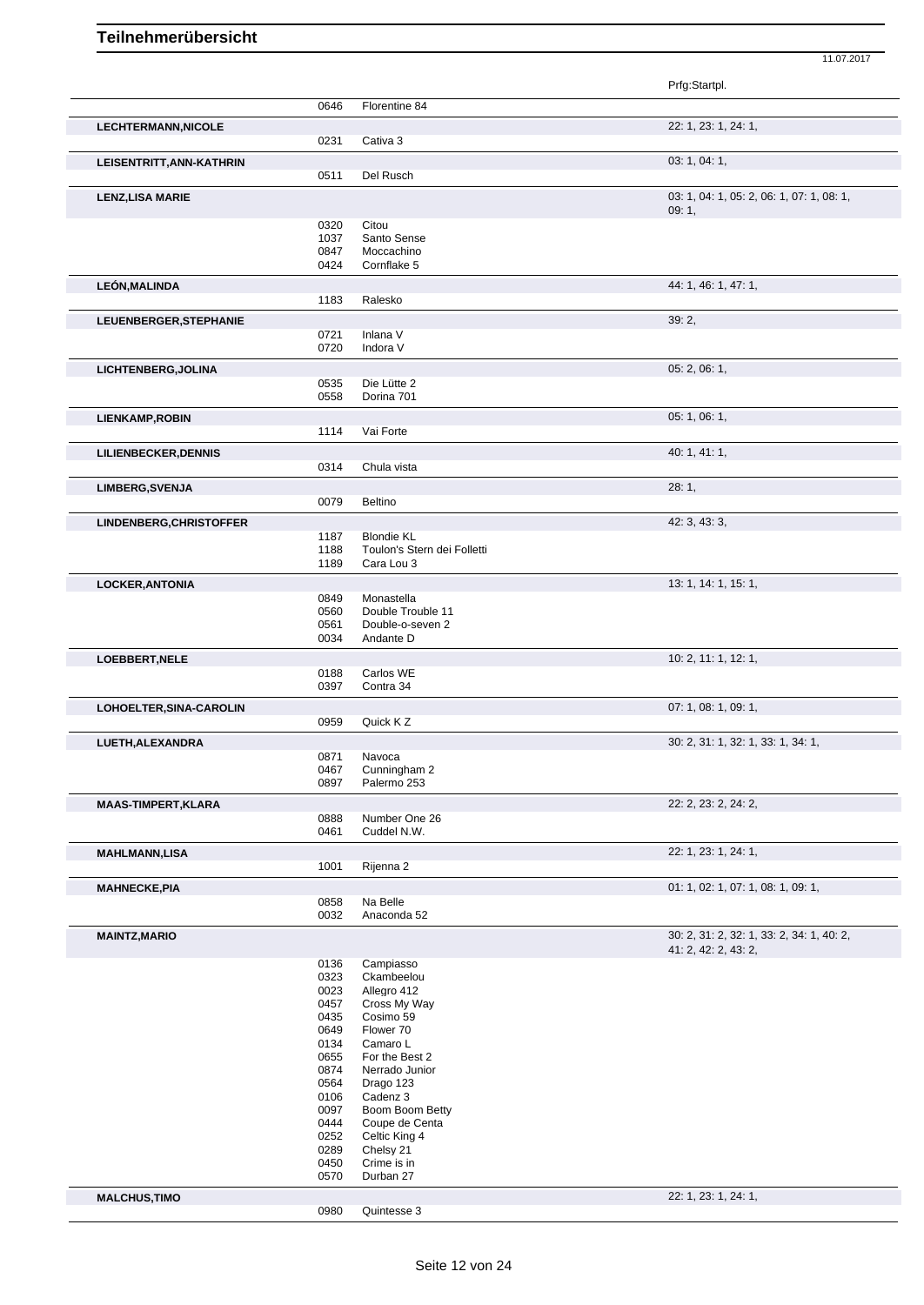|                               |              |                                            | Prfg:Startpl.                             |
|-------------------------------|--------------|--------------------------------------------|-------------------------------------------|
| <b>MARTEN, JANA</b>           |              |                                            | 44: 1,                                    |
|                               | 0439         | Costa Rica 38                              |                                           |
| <b>MARTENS, MEIKE</b>         | 0880         | Nobel Nagano                               | 01: 1, 02: 1,                             |
|                               | 0912         | Petite Fleur H                             |                                           |
| <b>MEIER, FRIEDRICH</b>       |              |                                            | 40: 1, 41: 1,                             |
|                               | 0108         | Cadora 2                                   |                                           |
| <b>MENDE, MAIKE</b>           |              |                                            | 19: 2, 20: 1, 21: 1, 38: 1,               |
|                               | 1017         | Rothschild 18                              |                                           |
|                               | 0479<br>0639 | Da Vincerico<br>First Class 92             |                                           |
| <b>MENKEL, STEPHANIE</b>      |              |                                            | 44: 1, 47: 1, 48: 1,                      |
|                               | 1055         | Silvertops Sam                             |                                           |
|                               | 1052         | Silvertops For You                         |                                           |
|                               | 0437         | Cosmopolitan 31                            |                                           |
|                               | 0222<br>0208 | Cassona 2<br>Cascada L                     |                                           |
|                               | 0814         | Luca 106                                   |                                           |
|                               | 1034         | Sangreal                                   |                                           |
|                               | 0011         | Agate Power                                |                                           |
|                               | 0228<br>1054 | Cat Balou 30<br>Silvertops Quintina        |                                           |
|                               | 0238         | Cayne                                      |                                           |
|                               | 1053         | <b>Silvertops Nuntius</b>                  |                                           |
|                               | 0213         | <b>Casper Curious</b><br>Silvertops Chacco |                                           |
|                               | 1051         |                                            | 30: 2, 31: 2, 32: 1, 40: 3, 41: 3, 42: 1, |
| <b>MERSCHFORMANN, MARKUS</b>  |              |                                            | 43: 1,                                    |
|                               | 0054<br>0216 | Avion 11<br>Cassian B                      |                                           |
|                               | 0807         | Lorenz 78                                  |                                           |
|                               | 0284         | Checker 47                                 |                                           |
|                               | 0076         | Bella MM                                   |                                           |
|                               | 0452         | Crispy'N Cream                             |                                           |
|                               | 0422<br>0367 | Cornet's Cambridge<br>Come On 35           |                                           |
|                               | 0464         | Cuma 5                                     |                                           |
|                               | 0746         | Lacoste G.D.                               |                                           |
|                               | 0955<br>0485 | Quercus vd Mespel<br>Dakota B 3            |                                           |
| <b>MEWIS, SIMON</b>           |              |                                            | 22: 2, 23: 2, 24: 1,                      |
|                               | 0772         | Lavita 29                                  |                                           |
|                               | 0157         | Canturo 6                                  |                                           |
| MIDDELBERG, LARA              |              |                                            | 01: 1, 02: 1,                             |
|                               | 1099         | Top Non Stop II                            |                                           |
| MIDDELBERG, PETRA             |              |                                            | 28: 1,                                    |
|                               | 1197         | Barclay 20                                 |                                           |
| <b>MIEKUS, CARLA</b>          | 1095         | Thalia 53                                  | 05: 1, 06: 1,                             |
|                               |              |                                            |                                           |
| MIELESZKO-VEKENS, JILL JESSIC | 1173         | Royal Mirage 2                             | 28: 1, 29: 1,                             |
| <b>MIESNER, ANNABELL</b>      |              |                                            | 42: 1, 43: 1,                             |
|                               | 0804         | Lord Pepper                                |                                           |
| <b>MIMBERG, MAREIKE</b>       |              |                                            | 38: 1, 39: 1,                             |
|                               | 1005         | Rock Lady RVL                              |                                           |
|                               | 0623         | Ferdinand 299                              |                                           |
| <b>MOELLER, CONSTANZE</b>     | 0665         | Frederike 32                               | 39:1,                                     |
|                               |              |                                            |                                           |
| <b>MUELLER, LEON</b>          | 0137         | Campina Ass                                | 44: 1, 47: 1,                             |
|                               | 0913         | Petition of Rights                         |                                           |
| <b>MUELLER, LUNE KAROLIN</b>  |              |                                            | 19: 1, 20: 1,                             |
|                               | 0029         | Amelie 64                                  |                                           |
| <b>MUELLER, MARIE</b>         |              |                                            | 07: 1, 08: 1, 09: 1, 13: 1, 14: 1, 15: 1, |
|                               | 1066         | Snickers 57                                |                                           |
|                               | 0150<br>1076 | Cangaroo Court<br>St.Annens Get up         |                                           |
| <b>MUESSIG, YVONNE</b>        |              |                                            | 44: 1, 47: 1,                             |
|                               | 0519         | Di Caprio 25                               |                                           |
| NABBEFELD, THERESA            |              |                                            | 03: 1, 04: 1,                             |
|                               | 0607         | Fabregas 5                                 |                                           |
| <b>NABBEN, TOBIAS</b>         |              |                                            | 28: 1, 29: 1,                             |
|                               | 0705         | High Pleasure 2                            |                                           |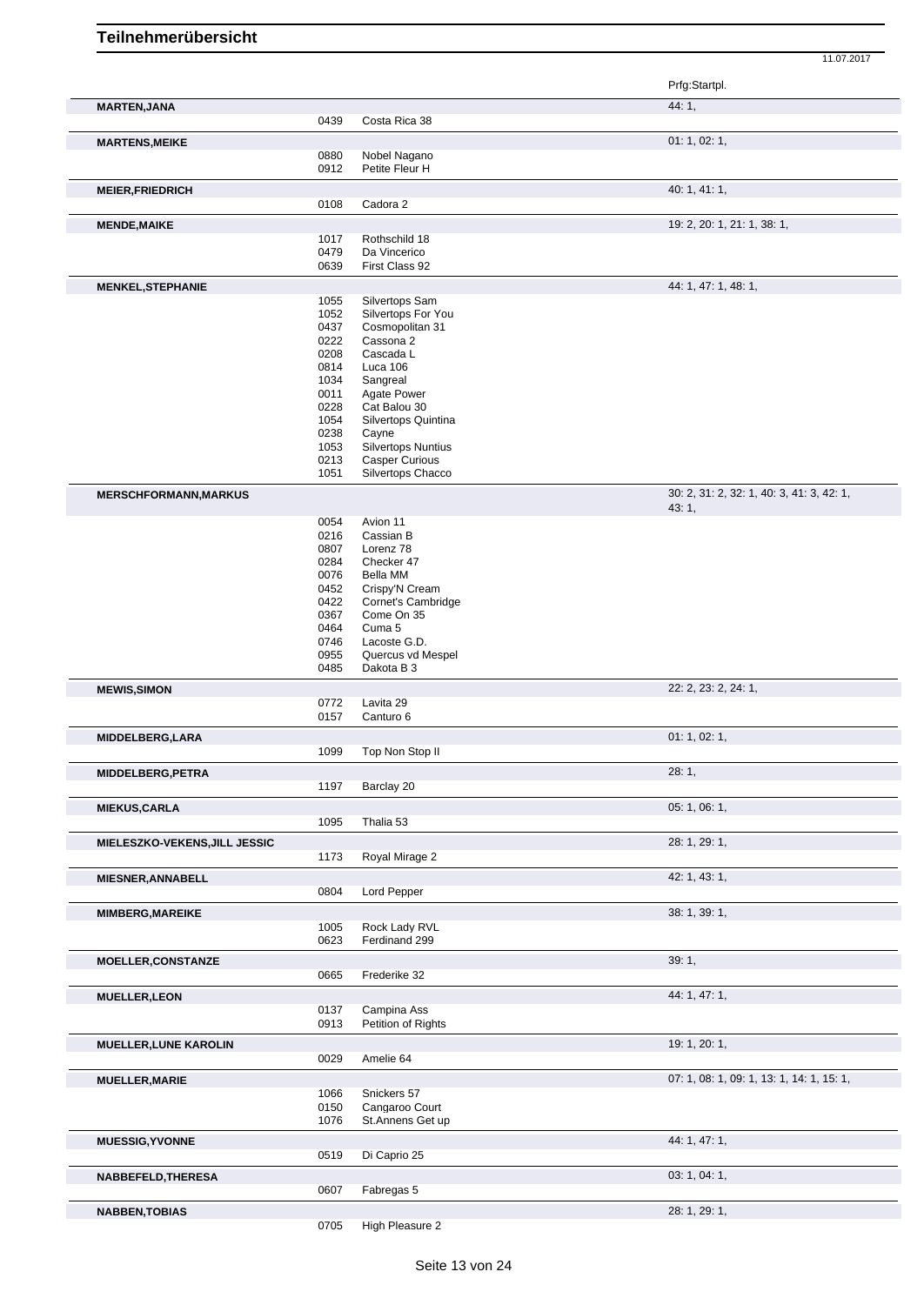|                               |              |                                | Prfg:Startpl.                                      |
|-------------------------------|--------------|--------------------------------|----------------------------------------------------|
|                               | 0910         | Peppo 14                       |                                                    |
|                               | 0568         | Ducini Who                     |                                                    |
|                               | 0648<br>1026 | Flovinio<br>Saint Paul OLD     |                                                    |
|                               |              |                                |                                                    |
| NEUHOFF, HENRIKE              | 1000         | Rigoletta 21                   | 16: 1, 17: 1, 18: 1,                               |
|                               |              |                                |                                                    |
| NIEBERG, GERRIT               |              |                                | 30: 2, 31: 2, 32: 1, 33: 2, 34: 1, 40: 1,<br>41:1, |
|                               | 0204         | Casallora                      |                                                    |
|                               | 0673         | Galippo 5                      |                                                    |
|                               | 0899         | Par de Priamos                 |                                                    |
|                               | 1191         | Contagio                       |                                                    |
|                               | 0338         | Clitschko 7                    |                                                    |
|                               | 0002<br>0153 | A Conto Son<br>Cantara 81      |                                                    |
|                               | 0675         | Gatsby 162                     |                                                    |
|                               | 0657         | Foster 39                      |                                                    |
|                               | 0353         | Cojak 8                        |                                                    |
|                               | 0326         | Claristo 2                     |                                                    |
|                               | 0393         | Contador 28                    |                                                    |
|                               | 0058         | Baccord                        |                                                    |
|                               | 1038<br>0301 | Scarlett 646<br>Chilly 15      |                                                    |
|                               | 0401         | Cookie 62                      |                                                    |
|                               | 0441         | Cotopaxi 8                     |                                                    |
|                               | 0948         | Quax 79                        |                                                    |
|                               | 0660         | Frau Meyer 3                   |                                                    |
|                               | 0172         | Caramba 91                     |                                                    |
|                               | 0957         | Quibelle de la coeur           |                                                    |
|                               | 0403<br>0005 | Cool Pleasure 2<br>Abbeygail T |                                                    |
|                               | 0151         | Cannon 25                      |                                                    |
|                               | 0723         | Inyou                          |                                                    |
|                               | 1156         | Zenegal                        |                                                    |
|                               | 0256         | Centuro                        |                                                    |
|                               | 0201         | Caruso 587                     |                                                    |
|                               | 0288         | Chelsey 21                     |                                                    |
|                               | 0852<br>1025 | Montana 710<br>Saigon 40       |                                                    |
|                               | 0239         | Cayu                           |                                                    |
|                               | 0413         | Corfu 8                        |                                                    |
|                               | 0128         | Calla white                    |                                                    |
|                               | 0395         | Conthea 2                      |                                                    |
|                               | 0859         | Nabab de Revel                 |                                                    |
|                               | 0907<br>0890 | Pepe Heguy<br>Olivia la Sweet  |                                                    |
|                               |              |                                |                                                    |
| NIELAENDER, LYNN-LAUREEN      | 0922         | <b>Pino 121</b>                | 07: 1, 08: 1, 09: 1, 13: 1, 14: 1, 15: 1,          |
|                               | 0088         | <b>Black Pearl SH</b>          |                                                    |
| NIEMANN, VICTORIA             |              |                                | 07: 1, 08: 1, 09: 1,                               |
|                               | 0283         | Charming-boy 2                 |                                                    |
| NIENABER, ANNA                |              |                                | 22: 1, 23: 1, 24: 1,                               |
|                               | 0921         | Pikonella                      |                                                    |
| <b>NIETO SANCHEZ, IVAN</b>    |              |                                | 19: 1, 20: 1, 37: 1, 38: 1,                        |
|                               | 1185         | Estobar NRW                    |                                                    |
|                               | 1023         | Sacre Fleur 10                 |                                                    |
| <b>NOACK, ANNA FRIEDERIKE</b> |              |                                | 19: 1, 20: 1, 21: 1,                               |
|                               | 0620         | Feiner August                  |                                                    |
| <b>NUESSING, MARC</b>         |              |                                | 22: 2, 23: 2, 24: 1,                               |
|                               | 0211         | Casillas 4                     |                                                    |
|                               | 0329         | Clayton ASK                    |                                                    |
| OBERSCHEIDT, VERENA           |              |                                | 35: 2, 36: 2,                                      |
|                               | 0592         | Elvis O.                       |                                                    |
|                               | 0059         | Back in Black O                |                                                    |
| <b>OEHMICHEN, PETRA</b>       |              |                                | 35:1,                                              |
|                               | 0770         | Laurentius B                   |                                                    |
|                               |              |                                |                                                    |
| OELRICH-VERLAGE, JUTTA        | 1186         | Raelyn                         | 38:1,                                              |
|                               |              |                                | 44: 1, 47: 1,                                      |
| <b>OESSELKE,LINDA</b>         | 0133         | Camaro 119                     |                                                    |
|                               |              |                                |                                                    |
| OPPERMANN, DANIEL             | 0808         | Lorielle 2                     | 30: 1, 31: 1, 32: 1,                               |
|                               | 0264         | Chacco Europa                  |                                                    |
|                               |              |                                |                                                    |
| OSTENDARP, HERMANN            | 0894         | Pacifica 5                     | 40: 1, 41: 1,                                      |
|                               |              |                                |                                                    |

**Teilnehmerübersicht**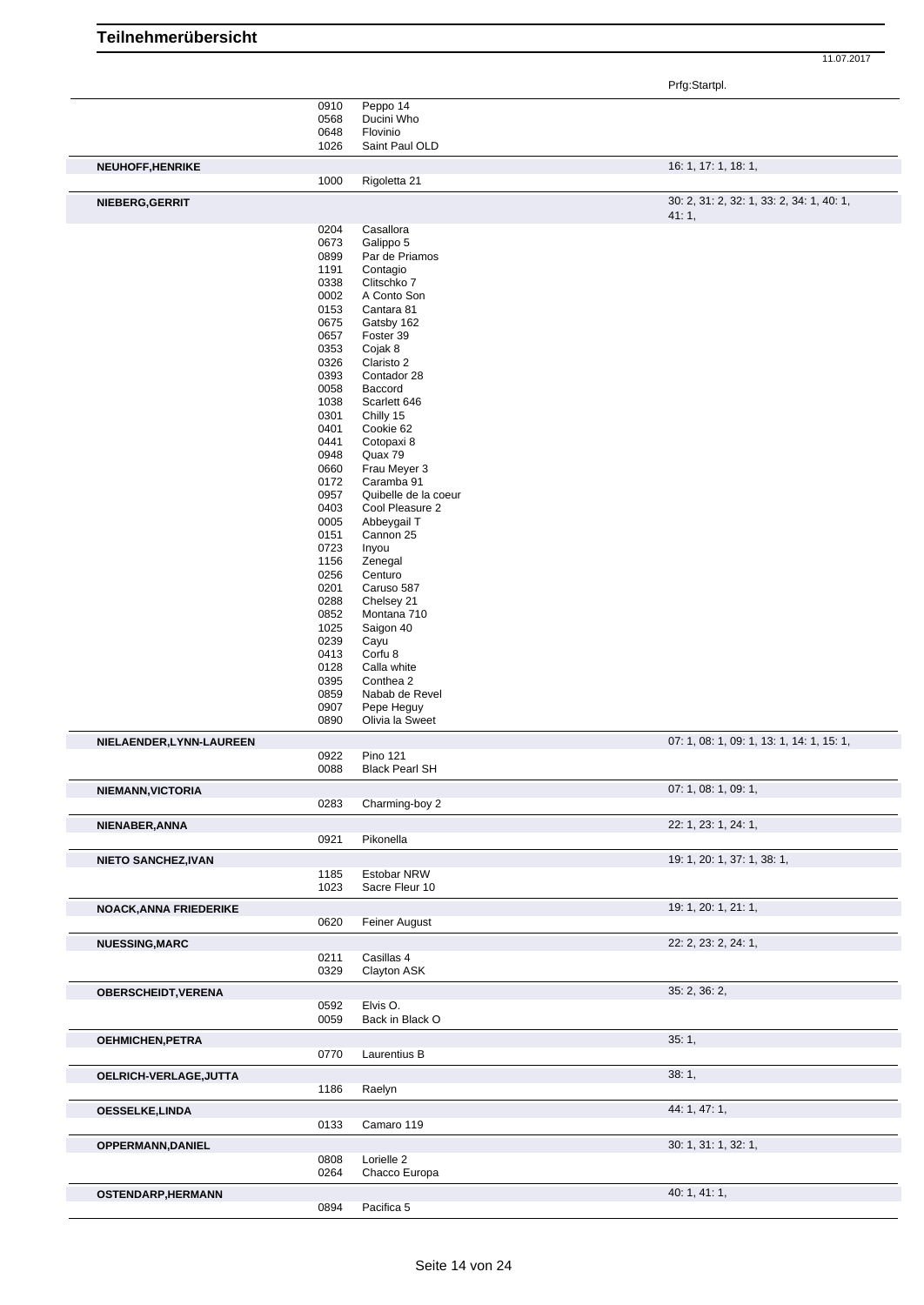| Prfg:Startpl. |
|---------------|
|---------------|

| <b>OSTERHOFF,ZOE</b>        |              |                                       | 22: 2, 23: 2, 24: 1, 33: 2, 34: 1, 40: 1, |
|-----------------------------|--------------|---------------------------------------|-------------------------------------------|
|                             |              |                                       | 41: 1, 42: 2, 43: 1,                      |
|                             | 0223<br>0268 | Castella R<br>Chacenny                |                                           |
|                             | 0215         | Cassandra 340                         |                                           |
|                             | 0132         | Camador SB                            |                                           |
|                             | 0769<br>0985 | Latina S 4<br>Quite Balou             |                                           |
|                             | 0141         | Cancara E                             |                                           |
|                             | 1196         | Celina 218                            |                                           |
|                             | 0944         | Quasi Fomia Z                         |                                           |
|                             | 0933<br>0696 | Qatar 3<br>Hardwell                   |                                           |
|                             | 0678         | Gina Fomia Z                          |                                           |
|                             | 0476         | D'Ambragravin                         |                                           |
|                             | 0591<br>0438 | Elovely<br>Cosmos Stardetiji Z        |                                           |
|                             |              |                                       | 42: 1, 43: 1,                             |
| <b>OSTERMANN,FLORIAN</b>    | 0318         | Cilla O                               |                                           |
|                             | 0018         | Alaba 4                               |                                           |
|                             | 0761         | Landperle 10                          |                                           |
|                             | 0013         | Air Force One 19                      |                                           |
| <b>OSTERMEYER, ACHIM</b>    |              |                                       | 37: 1, 38: 1,                             |
|                             | 0069<br>0818 | Barclay 23<br>Ludwig R 2              |                                           |
|                             | 0533         | Die Callas                            |                                           |
|                             | 0672         | Fürstin Felicia                       |                                           |
| <b>OSTHOLT, ANDREAS</b>     |              |                                       | 49:1,                                     |
|                             | 0608         | Fachoudette 2                         |                                           |
|                             | 0906<br>0008 | Pennsylvania 28<br>Absoluth           |                                           |
|                             | 0433         | Corvette 31                           |                                           |
| <b>OTTERSKY, HANNA ELIN</b> |              |                                       | 40: 2, 41: 2,                             |
|                             | 0364         | <b>Columbus PHE Exclusive</b>         |                                           |
|                             | 0744         | Lacalito 2                            |                                           |
|                             | 0365         | Columbus PHE Ircobretti               |                                           |
| <b>PALSTER,LEA</b>          | 1169         | Nanuk 77                              | 05: 1, 06: 1,                             |
|                             | 1170         | Easy-Top                              |                                           |
| <b>PAPENDIECK, MARIE</b>    |              |                                       | 03: 1, 04: 1,                             |
|                             | 0624         | Fernandes 4                           |                                           |
|                             | 0072         | Baumann's Quenau                      |                                           |
| <b>PAVEL, VIKTORIA</b>      |              |                                       | 25: 2, 26: 2, 27: 1,                      |
|                             | 0925         | Podolski 5                            |                                           |
|                             | 0449         | Creme de Coco                         |                                           |
| PEUKERT, RICARDA FRANZISKA  | 0682         | Golden Gate N                         | 16: 1, 17: 1, 18: 1,                      |
|                             |              |                                       |                                           |
| PIEPER, EMELIE              | 0372         | Comtess 175                           | 22: 2, 23: 1, 24: 1,                      |
|                             | 0336         | Clinton 77                            |                                           |
|                             | 0261         | Chablis 147                           |                                           |
| PLOGHAUS, JAN-STEFFEN       |              |                                       | 33:1,                                     |
|                             | 0688         | Greta B 2                             |                                           |
|                             | 0019         | Alexa 427                             |                                           |
| POTTHOFF, ALEXANDER         | 0927         | Potthoff's Cashmir                    | 30: 2, 31: 1, 32: 1, 33: 1, 34: 1,        |
|                             | 0976         | Quinara 27                            |                                           |
|                             | 0670         | <b>FST Amarone M</b>                  |                                           |
|                             | 0928         | Potthoff's Think Well                 |                                           |
|                             | 0038<br>0376 | Apanatschi 90<br>Con Borrat           |                                           |
|                             | 1075         | Spike 91                              |                                           |
|                             | 0305         | Chocomel M                            |                                           |
|                             | 0210<br>0212 | Cashmir's kleiner Prinz<br>Caspar 249 |                                           |
|                             | 0988         | Quitte 18                             |                                           |
|                             | 1008         | Rollercoaster 2                       |                                           |
|                             | 0447<br>0121 | Crazy-Calisha<br>Calita 11            |                                           |
|                             | 0041         | Aquina 21                             |                                           |
|                             | 0118         | Calimera 54                           |                                           |
|                             | 0030<br>0448 | Amita V<br>Crazy-Greta                |                                           |
|                             | 0171         | Caracara MM                           |                                           |
|                             | 0790         | Littel Yucca                          |                                           |
|                             | 1074         | Speranza 6                            |                                           |
|                             | 1061<br>0843 | Sir Poldi 4<br>Mia-Montender          |                                           |
|                             |              |                                       |                                           |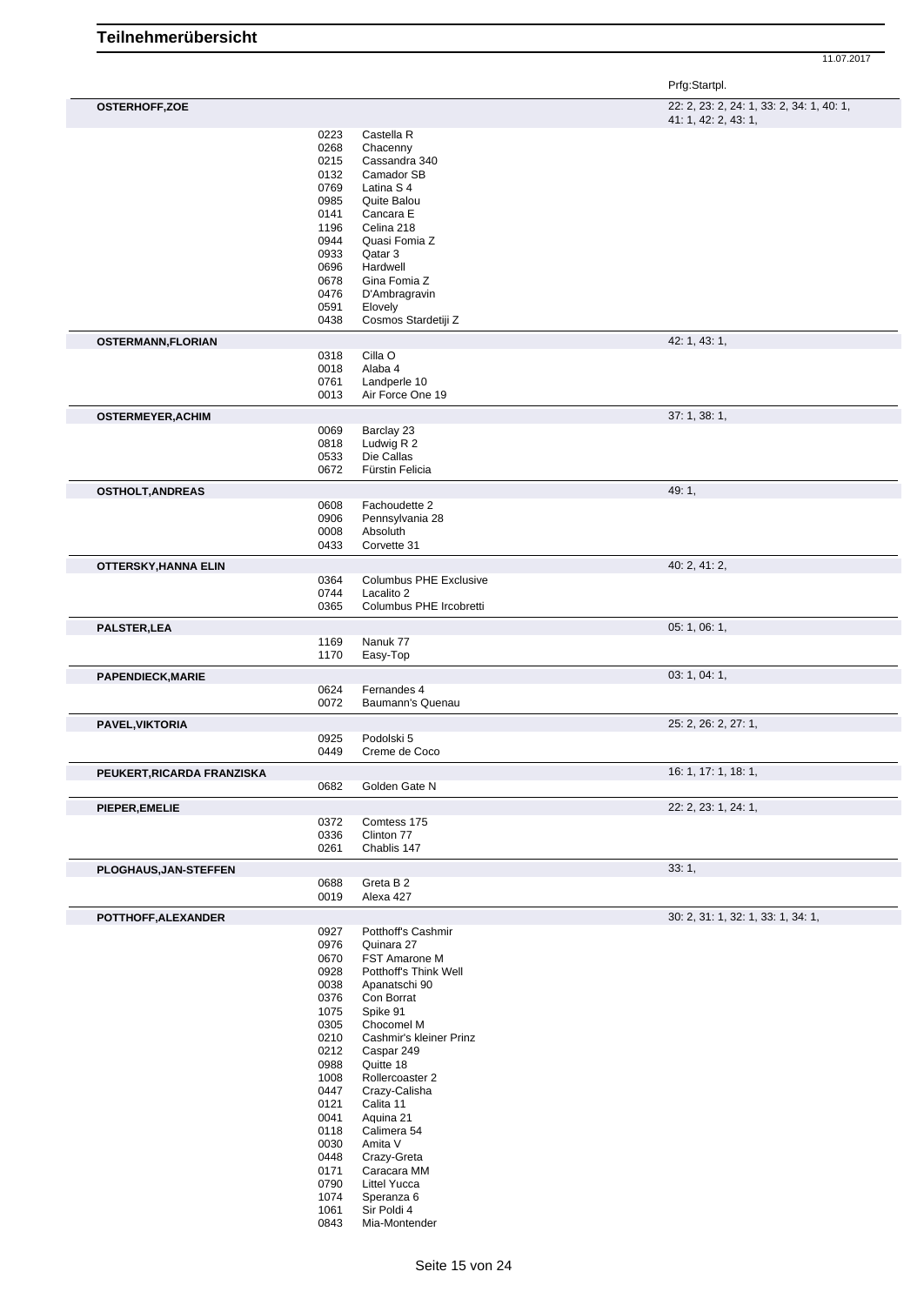Prfg:Startpl.

## **Teilnehmerübersicht**

|                               | 0813         | Lubalon                  |                                    |
|-------------------------------|--------------|--------------------------|------------------------------------|
|                               | 0822         | Luke Skywalker 79        |                                    |
|                               | 0366         | Come il faut's Rubin     |                                    |
| POTTHOFF, ALINA-NOEL          |              |                          | 25: 2, 26: 2, 27: 1,               |
|                               | 0927         | Potthoff's Cashmir       |                                    |
|                               | 0976         | Quinara 27               |                                    |
|                               | 0803         | Lord O                   |                                    |
|                               | 0670         | FST Amarone M            |                                    |
|                               | 0928         | Potthoff's Think Well    |                                    |
|                               | 0038         | Apanatschi 90            |                                    |
|                               | 0376         | Con Borrat               |                                    |
|                               | 1075         | Spike 91                 |                                    |
|                               | 0305         | Chocomel M               |                                    |
|                               | 0210         | Cashmir's kleiner Prinz  |                                    |
|                               | 0212         | Caspar 249               |                                    |
|                               | 0472         | Cyndy 2                  |                                    |
|                               | 0988         | Quitte 18                |                                    |
|                               | 1008         | Rollercoaster 2          |                                    |
|                               | 0447         | Crazy-Calisha            |                                    |
|                               | 0121         | Calita 11                |                                    |
|                               | 0041<br>0118 | Aquina 21<br>Calimera 54 |                                    |
|                               | 0030         | Amita V                  |                                    |
|                               | 0448         | Crazy-Greta              |                                    |
|                               | 0171         | Caracara MM              |                                    |
|                               | 0790         | <b>Littel Yucca</b>      |                                    |
|                               | 1074         | Speranza 6               |                                    |
|                               | 1061         | Sir Poldi 4              |                                    |
|                               | 0843         | Mia-Montender            |                                    |
|                               | 0813         | Lubalon                  |                                    |
|                               | 0822         | Luke Skywalker 79        |                                    |
|                               | 0366         | Come il faut's Rubin     |                                    |
| POTTHOFF, ANNA-LENA           |              |                          | 01: 1, 02: 1,                      |
|                               | 0031         | Ams Magic D              |                                    |
|                               |              |                          |                                    |
| <b>PRANGE, JOSEFINE</b>       |              |                          | 03: 1, 04: 1,                      |
|                               | 0701         | Hershey's Kiss           |                                    |
| <b>RECKMANN, KAI ANTONIUS</b> |              |                          | 30: 2, 31: 2, 32: 1, 34: 1,        |
|                               | 0361         | Colonia R                |                                    |
|                               | 0932         | Q Sieben S               |                                    |
|                               | 0368         | Come on Honey            |                                    |
|                               | 0937         | Quaido 2                 |                                    |
|                               | 0716         | Ibrys                    |                                    |
|                               | 1100         | Tornado 330              |                                    |
| <b>RECKMEYER, ANNA</b>        |              |                          | 19: 1, 20: 1, 21: 1, 44: 1, 47: 1, |
|                               | 1146         | Wingado                  |                                    |
|                               |              | Aliano 2                 |                                    |
|                               | 0020         |                          |                                    |
|                               | 0569         | Dujardin S               |                                    |
|                               |              |                          |                                    |
| <b>REDDER, ANNCATRIN</b>      |              |                          | 25: 1, 26: 1, 27: 1,               |
|                               | 1036         | Santiago M.              |                                    |
|                               | 0771         | Lausemädchen             |                                    |
| <b>REINACHER, JULIUS</b>      |              |                          | 25: 2, 26: 1, 27: 1,               |
|                               | 0163         | Capri 86                 |                                    |
|                               | 0683         | Goodith                  |                                    |
| <b>RENNERS, KEA</b>           |              |                          | 19: 1, 20: 1, 21: 1,               |
|                               | 0801         | Lord Locksley 15         |                                    |
|                               |              |                          |                                    |
| RETZLAFF,LISA                 |              |                          | 44: 1, 45: 1, 46: 1,               |
|                               | 0879         | No Name 37               |                                    |
| <b>REULING, HENDRIK</b>       |              |                          | 16: 1, 17: 1, 18: 1,               |
|                               | 0765         | Laodamos                 |                                    |
|                               |              |                          |                                    |
| <b>RICHTER, LEONIE</b>        |              |                          | 38:1,                              |
|                               | 0940         | <b>Quality Quinzy</b>    |                                    |
| <b>RIEDEL, BIRTE MARIA</b>    |              |                          | 44: 1, 46: 1, 47: 1,               |
|                               | 0432         | Cortino 44               |                                    |
|                               | 0543         | Domingo 643              |                                    |
|                               |              |                          |                                    |
| RIPPLOH, PAUL                 |              |                          | 22: 2, 23: 2, 24: 1,               |
|                               | 0293         | Chevalier de Blue        |                                    |
|                               | 0347         | Coco Loco R              |                                    |
| <b>ROBERG, LILLY</b>          |              |                          | 03: 1, 04: 1,                      |
|                               | 0567         | Dublin 205               |                                    |
| <b>RODEMANN, RIKA</b>         |              |                          | 44: 1, 45: 1,                      |
|                               | 0757         | Landfee 57               |                                    |
|                               |              |                          |                                    |
| ROEHRICHT, ALINA              |              |                          | 28:1,                              |
| ROHMANN, JANA                 | 0047         | Atlantis 195             | 07: 1, 08: 1, 09: 1,               |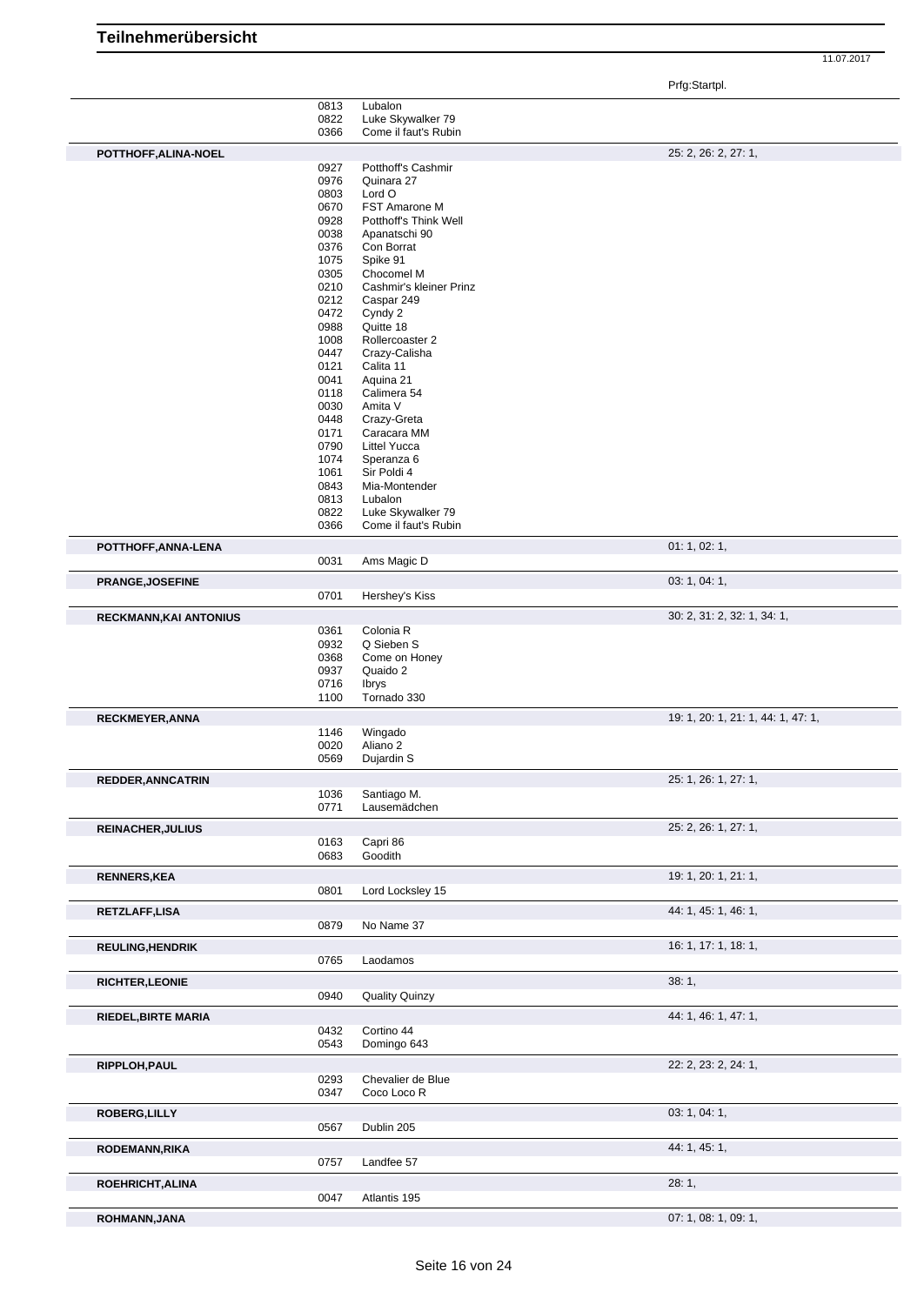|                                      |              |                              | Prfg:Startpl.                             |
|--------------------------------------|--------------|------------------------------|-------------------------------------------|
|                                      | 0751         | Lambada 232                  |                                           |
|                                      | 0826         | Lykke Li                     |                                           |
| ROHMANN, JULIA                       |              |                              | 16: 1, 17: 1, 18: 1,                      |
|                                      | 0945         | Quasi Gold MD                |                                           |
| RONNE, HOLGER                        |              |                              | 42: 1, 43: 1,                             |
|                                      | 0380         | Conbalet                     |                                           |
|                                      |              |                              |                                           |
| ROTHENBERGER, ROMY                   | 0445         | Coupon 5                     | 25: 1, 26: 1, 27: 1,                      |
|                                      |              |                              |                                           |
| RUESCHER, CLAUDIA                    |              |                              | 38:2,                                     |
|                                      | 0661<br>0095 | Frauenheld 8<br>Bonderman    |                                           |
|                                      | 0101         | Brentwood 2                  |                                           |
|                                      | 0246         | Celerina 7                   |                                           |
|                                      | 1007         | <b>Rockford Dreams</b>       |                                           |
| RUESEN, ANGELIQUE                    |              |                              | 30: 2, 31: 2, 32: 2, 33: 1, 34: 1, 42: 3, |
|                                      | 0043         | Aragon 227                   |                                           |
|                                      | 0996         | Reavnir                      |                                           |
|                                      | 0316<br>0713 | Ciao Conni ST<br>Hui Buh 7   |                                           |
|                                      | 0192         | Carlson 86                   |                                           |
|                                      | 0049         | Atze 34                      |                                           |
|                                      | 0425         | Cornwell 9                   |                                           |
|                                      | 0010<br>0102 | Aga Khan Z<br>Brunetti 6     |                                           |
|                                      | 0131         | Calvino 16                   |                                           |
|                                      | 1097         | Tokyo 2                      |                                           |
|                                      | 0042         | Arac du Seigneur             |                                           |
|                                      | 1152         | Zampano Z 2                  |                                           |
|                                      | 1154<br>0542 | Zarico Z<br>Dolocia          |                                           |
|                                      | 1157         | Zeno Z                       |                                           |
|                                      | 0337         | Clintrexo Z                  |                                           |
|                                      | 1155         | Zaza Z                       |                                           |
| <b>RUSTIGE, PHILIPP JOHANN MARIE</b> |              |                              | 07: 1, 08: 1, 09: 1,                      |
|                                      | 0191         | Carlotta SB                  |                                           |
| RUTHENBECK, JULIA                    |              |                              | 38:1,                                     |
|                                      | 0634         | <b>Final Selection</b>       |                                           |
|                                      | 0544         | Domino 957                   |                                           |
| <b>RZEZONEK, MELANIE</b>             |              |                              | 44: 1, 48: 1,                             |
|                                      | 0437         | Cosmopolitan 31              |                                           |
|                                      | 0814         | Luca 106                     |                                           |
|                                      | 1034<br>0124 | Sangreal<br>Call me Cabitt S |                                           |
|                                      | 0229         | Catchpenny Martha            |                                           |
|                                      |              |                              |                                           |
| <b>SAHLE, ANNA</b>                   | 0642         | Fläder af Hagalund           | 19: 1, 20: 1, 21: 1,                      |
|                                      |              |                              |                                           |
| SAKAKINI, LARA                       | 1085         | Sunshine 555                 | 22: 2, 23: 2, 24: 1,                      |
|                                      | 0738         | La Couleur 5                 |                                           |
|                                      |              |                              |                                           |
| <b>SAND, JAMIE VAN DE</b>            | 0319         | Cinzano Rose                 | 22: 1, 23: 1, 24: 1,                      |
|                                      |              |                              |                                           |
| <b>SANDER, EVELYN</b>                |              |                              | : 0,                                      |
|                                      | 0175         | Cardinale 23                 |                                           |
| SANZ JANSEN, CARLOTTA                |              |                              | 01: 1, 02: 1,                             |
|                                      | 0830         | Magic Boy 29                 |                                           |
| <b>SARIKOUCH, JULA MARIE</b>         |              |                              | 01: 1, 02: 1,                             |
|                                      | 0493         | Dandy Boy 17                 |                                           |
| <b>SCHARFFETTER, MARK</b>            |              |                              | 42: 1, 43: 1,                             |
|                                      | 0986         | Quite Water                  |                                           |
|                                      |              |                              | 22: 1, 23: 1,                             |
| SCHEPERS, CARLOTTA                   | 0942         | Quandoquino                  |                                           |
|                                      |              |                              |                                           |
| <b>SCHILLING, LILIAN</b>             |              |                              | 39:1,                                     |
|                                      | 0060         | Bailando Lin                 |                                           |
| <b>SCHLIECKMANN, JESSICA</b>         |              |                              | 44: 1, 47: 1, 48: 1,                      |
|                                      | 0814         | Luca 106                     |                                           |
|                                      | 0924<br>0257 | Piro 39<br>Cenzo 7           |                                           |
|                                      | 0124         | Call me Cabitt S             |                                           |
|                                      |              |                              |                                           |
| <b>SCHLIEKMANN, SINA</b>             | 1180         | Quintino 11                  | 44: 1, 45: 1,                             |
|                                      |              |                              |                                           |
| <b>SCHNEE, MAX HEINRICH</b>          |              |                              | 22: 1, 23: 1, 24: 1,                      |
|                                      | 0070         | Bauer-Power                  |                                           |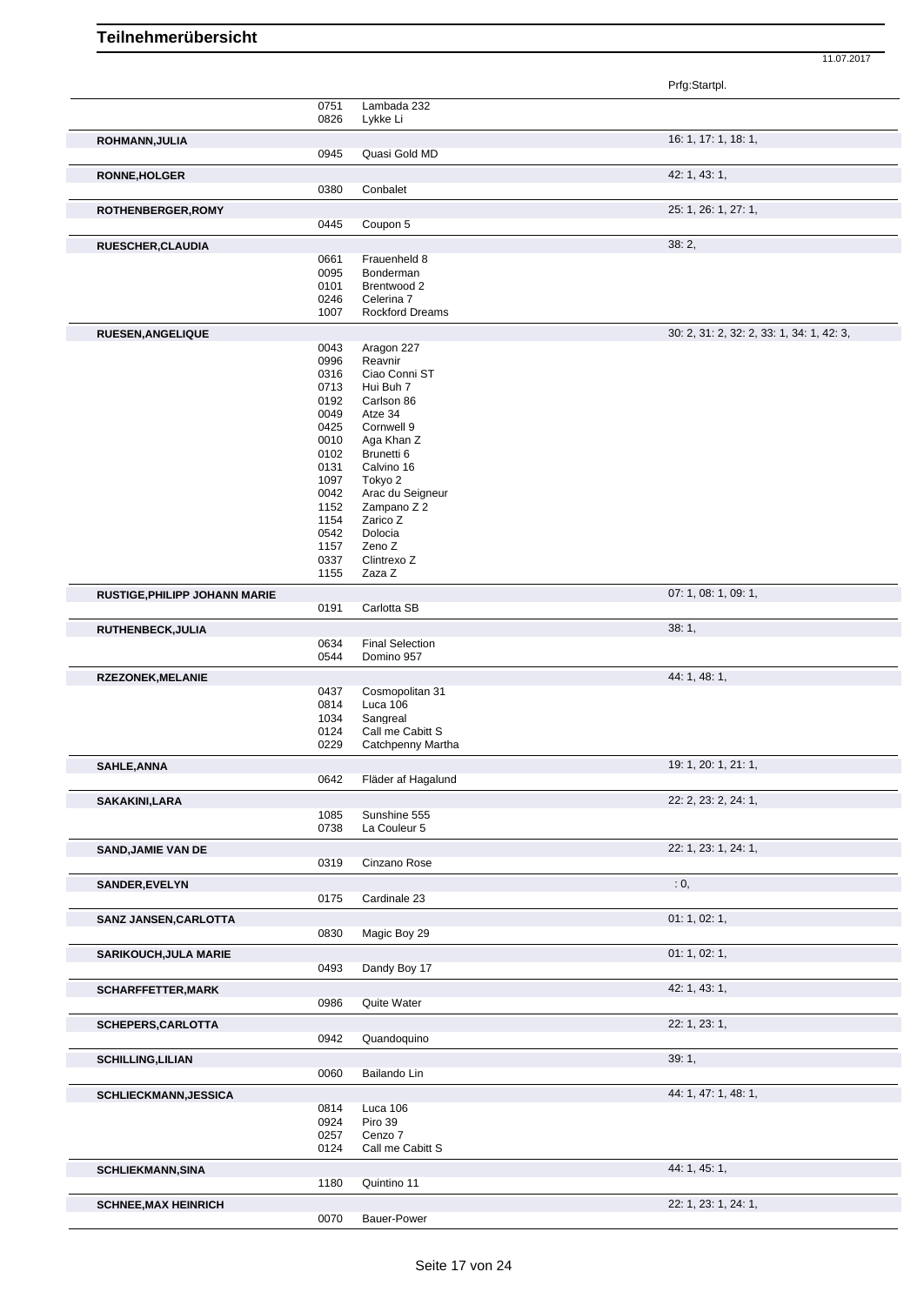|                                     |              |                                | Prfg:Startpl.                                      |
|-------------------------------------|--------------|--------------------------------|----------------------------------------------------|
| <b>SCHNIEDERKOETTER, MARCEL PA</b>  |              |                                | 30: 1, 33: 1, 34: 1,                               |
|                                     | 0871         | Navoca                         |                                                    |
|                                     | 0467         | Cunningham 2                   |                                                    |
|                                     | 0897         | Palermo 253                    |                                                    |
| <b>SCHOEN, METTE</b>                |              |                                | 01: 1, 02: 1, 03: 1, 04: 1, 07: 1, 08: 1,<br>09:1, |
|                                     | 1140         | Weisel 5                       |                                                    |
|                                     | 0732         | Jokers Jungle Prince           |                                                    |
|                                     | 0114         | Calcetto                       |                                                    |
|                                     | 1082         | Sterne vd Vosberg              |                                                    |
| <b>SCHONSCHECK, PIA</b>             |              |                                | 07: 1, 08: 1, 09: 1,                               |
|                                     | 0168         | Captain Kirk V                 |                                                    |
| <b>SCHREIBER, MAXIMILIAN</b>        |              |                                | 40: 1, 41: 1,                                      |
|                                     | 0719         | Indipendent 3                  |                                                    |
|                                     | 0111         | Cairo-Cajano                   |                                                    |
|                                     | 0180         | Carissima 22                   |                                                    |
|                                     | 0699         | Heathrow 3                     |                                                    |
|                                     | 1120         | Vanderbilt 13                  |                                                    |
|                                     | 1090         | Talis - G                      |                                                    |
|                                     | 0480         | Dabuten van Overis Z           |                                                    |
|                                     | 1094         | Thagoras                       |                                                    |
|                                     | 0991         | Rashida 25<br>Enrico 340       |                                                    |
|                                     | 0596<br>0685 | Grande Dame 21                 |                                                    |
|                                     | 0754         | Lana van Het Hellehof          |                                                    |
|                                     | 0021         | All In 10                      |                                                    |
| <b>SCHUBART, LINA</b>               |              |                                | 37:1,38:1,                                         |
|                                     | 1181         | San Valentino 2                |                                                    |
| SCHULDT, TANINA-VICTORIA            | 0120         | Caliqulas                      | 44: 1, 47: 1,                                      |
| <b>SCHULTE SPECHTEL, MARIA ELIS</b> |              |                                | 03: 1, 04: 1, 07: 1, 08: 1, 09: 1,                 |
|                                     | 0345         | Coco Chanel 177                |                                                    |
|                                     | 1083         | Summersweet                    |                                                    |
|                                     |              |                                | 10: 1, 11: 1, 12: 1,                               |
| SCHULTE-FILTHAUT, ANNA              | 0763         | Lanieros                       |                                                    |
|                                     |              |                                |                                                    |
| <b>SCHULTEWOLTER, JANNES</b>        |              |                                | 25: 2, 26: 1, 27: 1,                               |
|                                     | 1015         | Rossini H                      |                                                    |
|                                     | 0166<br>0454 | Captain Blue 2<br>Cristobal 22 |                                                    |
|                                     |              |                                |                                                    |
| <b>SCHULTMANN,HILDEGARD</b>         |              |                                | 35: 2, 36: 2,                                      |
|                                     | 0027         | Alwin 32                       |                                                    |
| <b>SCHULZE SCHLEITHOFF, FRANZ</b>   |              |                                | 30: 2, 31: 1, 32: 1,                               |
|                                     | 0459         | Crusados                       |                                                    |
|                                     | 0152         | Cant 3                         |                                                    |
|                                     | 0045         | Aston 14                       |                                                    |
|                                     | 0914         | Pia N.W.                       |                                                    |
|                                     | 0287<br>0466 | Chelsea 98<br>Cumba            |                                                    |
|                                     |              |                                |                                                    |
| <b>SCHULZE THIER, JOHANNA</b>       |              |                                | 22: 2, 23: 2, 24: 2,                               |
|                                     | 0418         | Cormint 5                      |                                                    |
|                                     | 0258<br>0416 | Ceon<br>Corloona               |                                                    |
|                                     | 0142         | Candanello                     |                                                    |
|                                     | 0362         | Coloona                        |                                                    |
| <b>SCHULZE TOPPHOFF, KARIN</b>      |              |                                | 43:1,                                              |
|                                     | 1012         | Rosalie 212                    |                                                    |
|                                     | 0037         | Antario 12                     |                                                    |
|                                     | 0056         | <b>Babalou As</b>              |                                                    |
|                                     | 1103         | True Blue 10                   |                                                    |
| <b>SCHULZE TOPPHOFF,LISA</b>        |              |                                | 22: 1, 23: 1, 24: 1,                               |
|                                     | 1101         | Travenort's Casa Grande        |                                                    |
|                                     | 0343         | Cobos                          |                                                    |
|                                     | 0379         | Con te mio                     |                                                    |
|                                     | 0429         | Corpicco                       |                                                    |
|                                     | 0841         | Mentos Junior 2                |                                                    |
|                                     | 1024         | Safira 24                      |                                                    |
|                                     | 0302         | Chin Win                       |                                                    |
|                                     | 0774         | Le Point KOE                   |                                                    |
|                                     | 0735         | Kastanienhof Rock 'n' Roll     |                                                    |
|                                     | 0007<br>0407 | Abercrombie 6<br>Cooper 149    |                                                    |
|                                     | 0383         | Concordess DB                  |                                                    |
|                                     | 0028         | Amadeus 998                    |                                                    |
|                                     | 0026         | Alphajet DB                    |                                                    |
|                                     | 0206         | Casandra 73                    |                                                    |
|                                     | 0415         | Corianos 2                     |                                                    |
|                                     | 0226         | Castina 3                      |                                                    |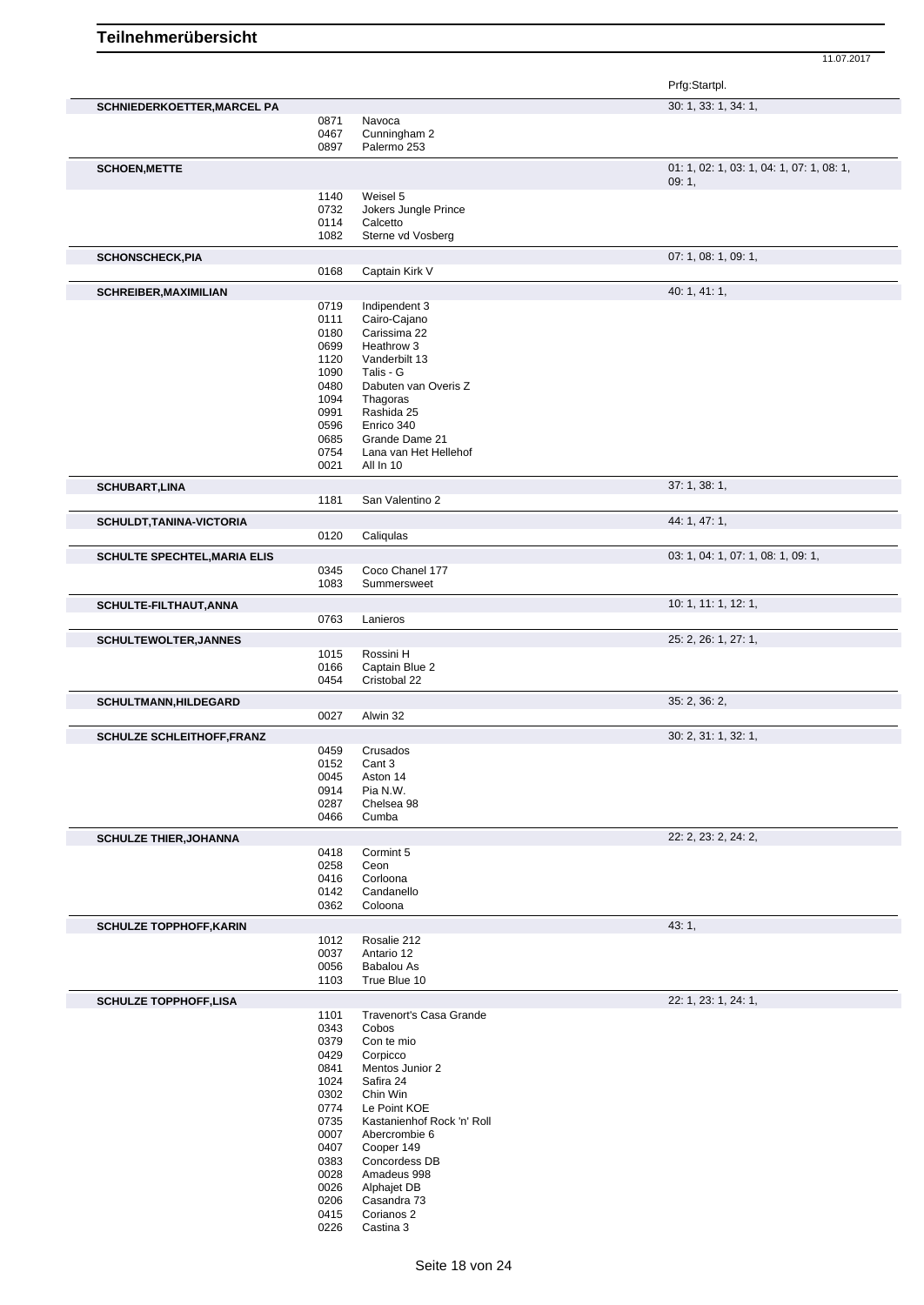|                                  |              |                                     | 11.07.2017                  |
|----------------------------------|--------------|-------------------------------------|-----------------------------|
|                                  |              |                                     | Prfg:Startpl.               |
|                                  | 0065         | Balou 783                           |                             |
|                                  | 0975         | Quinar 7                            |                             |
|                                  | 0052         | Avantus 4                           |                             |
|                                  | 0242         | Cebra DB                            |                             |
|                                  | 0923<br>0056 | Pinocchio S.W.<br><b>Babalou As</b> |                             |
|                                  | 0332         | Clemens de la Lande                 |                             |
|                                  |              |                                     |                             |
| <b>SCHULZE TOPPHOFF, MARIE</b>   | 1101         | Travenort's Casa Grande             | 25: 1, 26: 1, 27: 1,        |
|                                  | 0343         | Cobos                               |                             |
|                                  | 0379         | Con te mio                          |                             |
|                                  | 0429         | Corpicco                            |                             |
|                                  | 0841         | Mentos Junior 2                     |                             |
|                                  | 1024         | Safira 24                           |                             |
|                                  | 0302         | Chin Win                            |                             |
|                                  | 0774         | Le Point KOE                        |                             |
|                                  | 0735         | Kastanienhof Rock 'n' Roll          |                             |
|                                  | 0007         | Abercrombie 6                       |                             |
|                                  | 0407         | Cooper 149                          |                             |
|                                  | 0383         | Concordess DB                       |                             |
|                                  | 0028         | Amadeus 998                         |                             |
|                                  | 0026         | Alphajet DB                         |                             |
|                                  | 0143         | Candela 72                          |                             |
|                                  | 0206         | Casandra 73                         |                             |
|                                  | 0415         | Corianos 2                          |                             |
|                                  | 0226         | Castina 3                           |                             |
|                                  | 0065         | Balou 783                           |                             |
|                                  | 0975         | Quinar 7                            |                             |
|                                  | 0052         | Avantus 4                           |                             |
|                                  | 0242         | Cebra DB                            |                             |
|                                  | 0056<br>0332 | <b>Babalou As</b>                   |                             |
|                                  |              | Clemens de la Lande                 |                             |
| <b>SCHULZE TOPPHOFF, PHILIPP</b> | 1101         | Travenort's Casa Grande             | 25: 2, 26: 2, 27: 1, 41: 2, |
|                                  | 0343         | Cobos                               |                             |
|                                  | 0379         | Con te mio                          |                             |
|                                  | 0865         | Nalon                               |                             |
|                                  | 0429         | Corpicco                            |                             |
|                                  | 0841         | Mentos Junior 2                     |                             |
|                                  | 1024         | Safira 24                           |                             |
|                                  | 0302         | Chin Win                            |                             |
|                                  | 0811         | Loving Cup 3                        |                             |
|                                  | 0774         | Le Point KOE                        |                             |
|                                  | 0735         | Kastanienhof Rock 'n' Roll          |                             |
|                                  | 1032         | San Antonio 24                      |                             |
|                                  | 1006         | Rock of Stars                       |                             |
|                                  | 0007         | Abercrombie 6                       |                             |
|                                  | 0407         | Cooper 149                          |                             |
|                                  | 0383         | Concordess DB                       |                             |
|                                  | 0028         | Amadeus 998                         |                             |
|                                  | 0026         | Alphajet DB                         |                             |
|                                  | 0206         | Casandra 73                         |                             |
|                                  | 0415         | Corianos 2                          |                             |
|                                  | 0226         | Castina 3                           |                             |
|                                  | 0065         | Balou 783<br>Quinar 7               |                             |
|                                  | 0975         |                                     |                             |
|                                  | 0052<br>0242 | Avantus 4<br>Cebra DB               |                             |
|                                  | 0056         | Babalou As                          |                             |
|                                  | 0190         | Carlotta 290                        |                             |
|                                  | 0236         | Cayenne 244                         |                             |
|                                  |              |                                     |                             |

#### **SCHUMACHER,JANA** 40: 1, 41: 1, 42: 2, 43: 2, 43: 2, 43: 2, 43: 2, 43: 2, 43: 2, 43: 2, 43: 2, 43: 2, 43: 2, 43: 2, 43: 2, 43: 2, 43: 2, 43: 2, 43: 2, 43: 2, 43: 2, 43: 2, 43: 2, 43: 2, 43: 2, 43: 2, 43: 2, 43: 2, 43: 2, 4 Valcetto OT Dahlia H Paul Walker 2 Lord Legacy Coolio 38 Sheldon MDM Santiago de Cuba Turbo Z

|                              | 0674<br>0692         | Gamma 25<br>Gunpowder                    |                                                    |
|------------------------------|----------------------|------------------------------------------|----------------------------------------------------|
| <b>SCHWARZENBERG, MANUEL</b> |                      |                                          | 40:1, 41:1,                                        |
|                              | 0315                 | Churchill K                              |                                                    |
| <b>SENNEKAMP,LENA</b>        |                      |                                          | 30: 2, 31: 1, 32: 1, 33: 1, 34: 1, 42: 1,<br>43:1, |
|                              | 1148<br>0317<br>1081 | Wolke 328<br>Cibelle la Mere<br>Starismo |                                                    |
| SETTERTOBULTE, MORITZ LENNAR |                      |                                          | 16: 1, 17: 1, 18: 1,                               |
|                              | 0082                 | Benni Balou W                            |                                                    |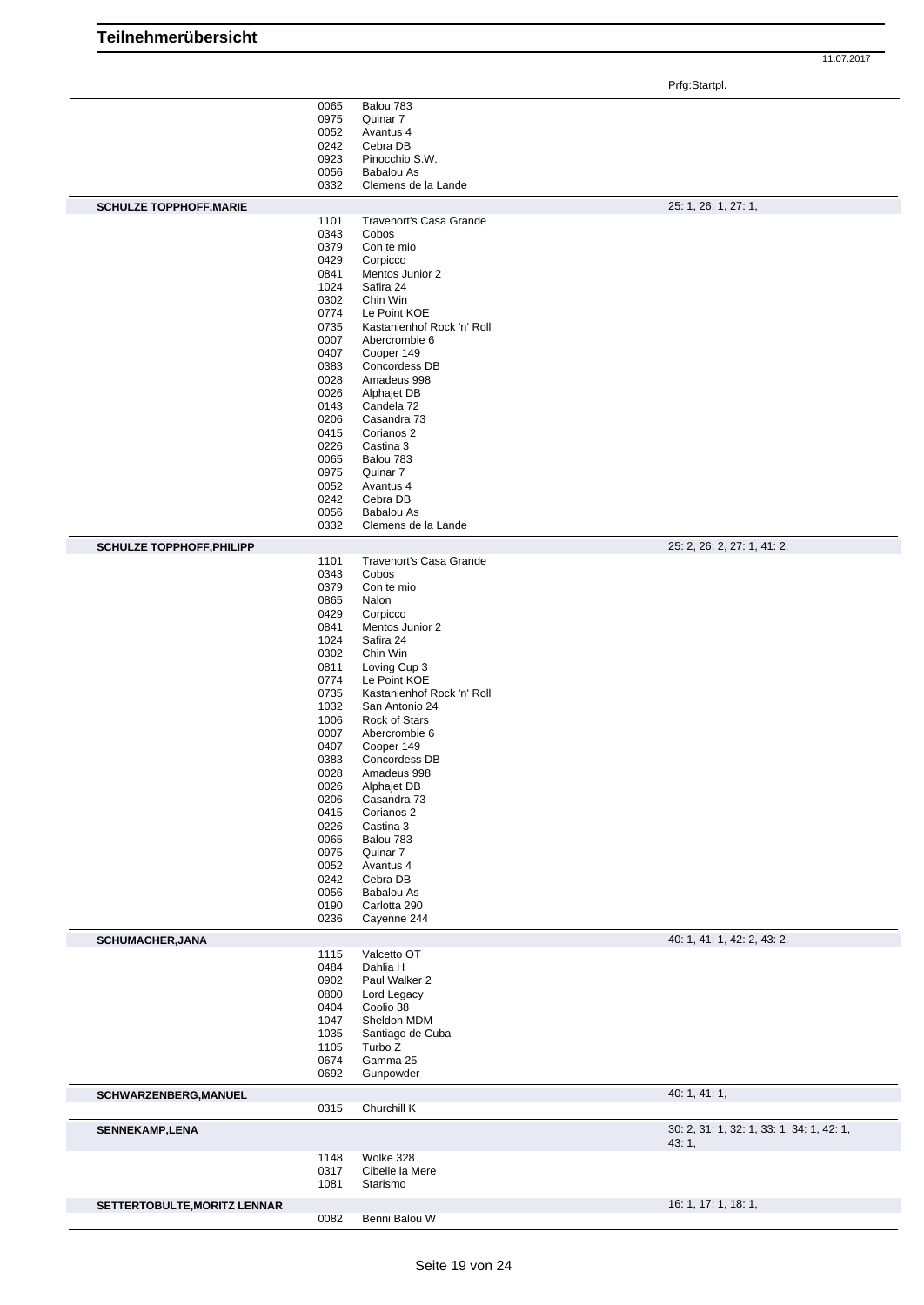|                             |              |                                        | Prfg:Startpl.                             |
|-----------------------------|--------------|----------------------------------------|-------------------------------------------|
| <b>SICKMANN,LEONIE</b>      |              |                                        | 13: 1, 14: 1, 15: 1,                      |
|                             | 0886<br>0712 | Nowbody<br>Houlette van de Rechri      |                                           |
|                             |              |                                        | 05: 1, 06: 1,                             |
| SIEBELT, ARNE               | 0645         | Flora B <sub>2</sub>                   |                                           |
|                             |              |                                        | 28: 1, 29: 1,                             |
| SIEBER, KIRSTEN             | 1104         | <b>TSF Rosafina WRT</b>                |                                           |
|                             |              |                                        | 40: 1, 41: 1,                             |
| <b>SIEVEKE, INES</b>        | 0160         | Cape Town 21                           |                                           |
| <b>SIEVERT, WIEBKE</b>      |              |                                        | 22: 2, 23: 2, 24: 1,                      |
|                             | 0344         | Coco Chanel 155                        |                                           |
|                             | 0298         | Chicco 373                             |                                           |
| <b>SIMON, LILLY</b>         |              |                                        | 05: 1, 06: 1,                             |
|                             | 0883         | Nora L                                 |                                           |
|                             | 0878         | Nicky Nightmare                        |                                           |
| SIMON, PIA                  |              |                                        | 13: 1, 14: 1, 15: 1,                      |
|                             | 0883<br>0878 | Nora L<br>Nicky Nightmare              |                                           |
|                             |              |                                        |                                           |
| SLAWINSKI, CHRISTIAN        | 0385         | Confidence 9                           | 30: 2, 31: 2, 32: 1, 33: 2, 34: 1,        |
|                             | 0220         | Cassinette                             |                                           |
|                             | 0378         | Con Cornet H                           |                                           |
|                             | 0207<br>0356 | Casarah<br>Colin Junior                |                                           |
|                             | 0103         | Budapest 5                             |                                           |
|                             | 0531         | Dicarla 2                              |                                           |
| SOENDGERATH, MONA           |              |                                        | 44: 1, 45: 1,                             |
|                             | 0998         | <b>Rhine Mist</b>                      |                                           |
| SOMMER, HENRIKE             |              |                                        | 28: 1, 29: 1, 39: 1,                      |
|                             | 0494         | Dankeschön 6                           |                                           |
|                             | 0089         | Blickfang 12                           |                                           |
| SPARENBERG, JOHANN          |              |                                        | 25: 1, 26: 1, 27: 1,                      |
|                             | 1108         | United 54                              |                                           |
| SPARWEL, ALINA              | 0400         | Cookie 60                              | 07: 1, 08: 1, 09: 1, 13: 1, 14: 1, 15: 1, |
|                             | 0828         | Ma Petite 29                           |                                           |
| <b>STAMKOETTER, MARTIN</b>  |              |                                        | 28: 1, 29: 1,                             |
|                             | 0726         | Jack Sparrow HW                        |                                           |
| <b>STAMMKOETTER, CELINE</b> |              |                                        | 44: 1, 48: 1,                             |
|                             | 1111         | Unitron                                |                                           |
| <b>STARK, MARTHA MARIA</b>  |              |                                        | 44: 1, 45: 1,                             |
|                             | 0081         | Benn 14                                |                                           |
|                             | 0931         | Prinz 566                              |                                           |
| <b>STIEBORSKY, PIA</b>      |              |                                        | 22: 2, 23: 2, 24: 2, 33: 1, 34: 1,        |
|                             | 1071<br>0359 | Spartacus 15<br>Collina 19             |                                           |
|                             | 0355         | Coleen 23                              |                                           |
|                             | 0292         | Chester 341                            |                                           |
| <b>STORK, SIMON</b>         |              |                                        | 25: 2, 26: 2, 27: 1,                      |
|                             | 0684         | Graf 125                               |                                           |
|                             | 0227         | Castro 44                              |                                           |
| STROTHENKE, KATJA           |              |                                        | 44: 1,                                    |
|                             | 0924<br>0257 | Piro 39<br>Cenzo 7                     |                                           |
|                             | 0109         | Caesarin 2                             |                                           |
|                             | 0124         | Call me Cabitt S                       |                                           |
| STROTHMANN, LEA-KATHARINA   |              |                                        | 10: 1, 11: 1,                             |
|                             | 1182<br>0324 | Der kleine König<br>Clara Clawitter HS |                                           |
|                             |              |                                        |                                           |
| <b>STUHLDREIER, LAURA</b>   | 1093         | Tesio 4                                | 10: 2, 11: 1, 12: 1,                      |
|                             | 0276         | Chantre 31                             |                                           |
|                             | 0681         | Global Player AT                       |                                           |
| <b>STUTE, HEIKE</b>         |              |                                        | 35: 1, 36: 1,                             |
|                             | 0492         | Dancing Queen 128                      |                                           |
| <b>STUTE, NICOLE</b>        |              |                                        | 44: 1, 47: 1,                             |
|                             | 0663         | Fred M                                 |                                           |
|                             | 0977<br>0891 | Quinexa 2<br>Otello 49                 |                                           |
|                             | 0496         | Dark Beauty 12                         |                                           |

11.07.2017

Peppo 19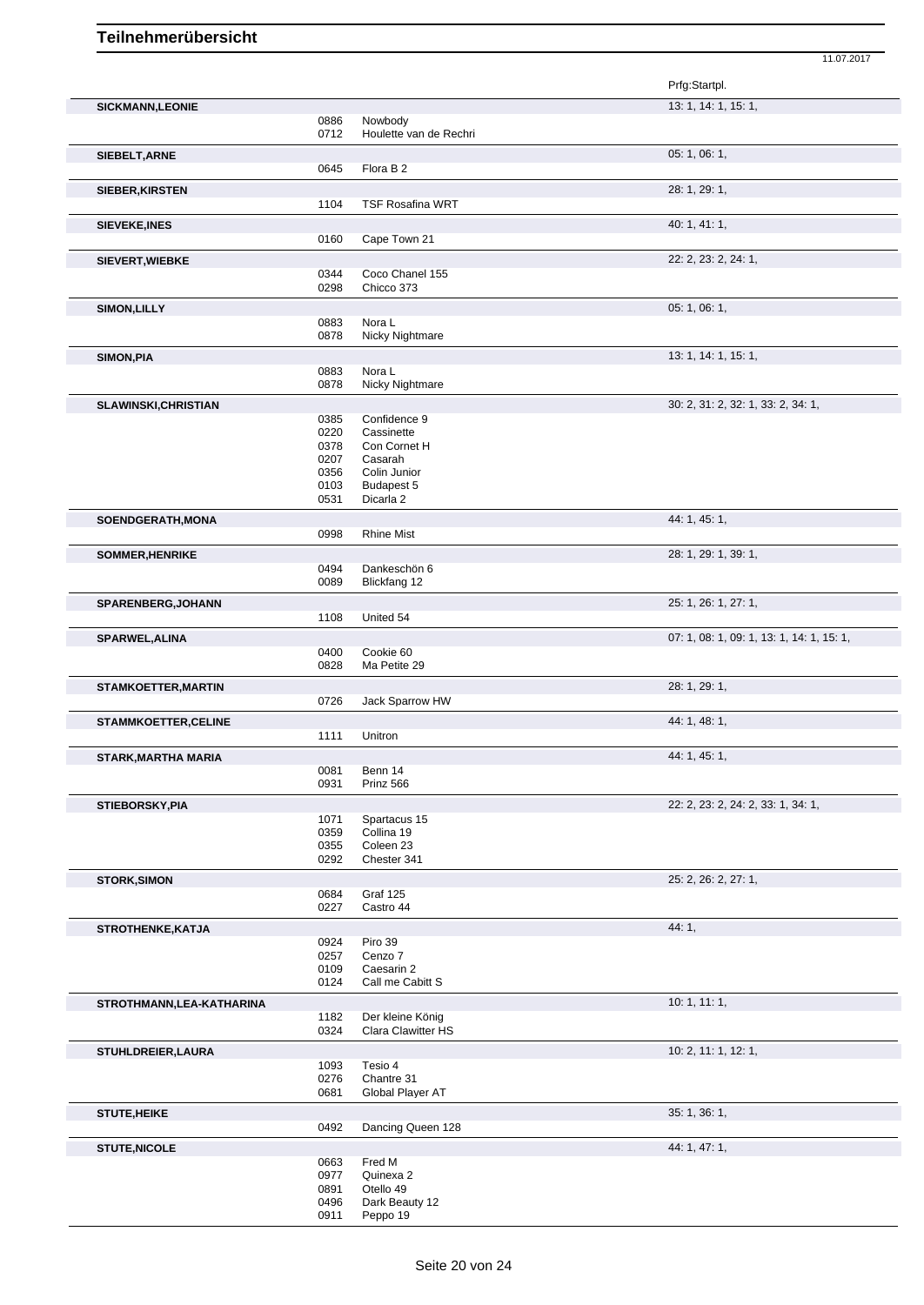|                          |              |                                 | Prfg:Startpl.                             |
|--------------------------|--------------|---------------------------------|-------------------------------------------|
| SUDHOELTER, KATHRIN      |              |                                 | 35: 1, 39: 1,                             |
|                          | 0516         | Desario                         |                                           |
|                          | 0100         | Bossanova 28                    |                                           |
|                          | 1087         | Sweet Hero                      |                                           |
| SUDHOELTER, SARAH        |              |                                 | 40: 1, 44: 1, 48: 1,                      |
|                          | 0451         | Crisbi                          |                                           |
|                          | 0958         | Quick Flash 4                   |                                           |
|                          | 0225         | Castiello                       |                                           |
| SUEDMERSEN, JENNY        |              |                                 | 30: 2, 31: 2, 32: 1, 44: 1,               |
|                          | 0916         | Pikeur Cafu                     |                                           |
|                          | 0017<br>0851 | Akteur 119<br>Monolito 9        |                                           |
|                          |              |                                 |                                           |
| SUNTRUP, ALEXANDRA       |              |                                 | 28: 1, 29: 1,                             |
|                          | 0491         | Dancing Diamond 15              |                                           |
| SUTTERLUETY, THERESA     |              |                                 | 42: 1, 43: 1,                             |
|                          | 0963         | Quickborn 8                     |                                           |
| SWITLICK, HANNAH         |              |                                 | 33:1,                                     |
|                          | 0523         | Diacara 2                       |                                           |
| <b>SYBEL, MARIE</b>      |              |                                 | 39:1,                                     |
|                          | 1163         | Bente L                         |                                           |
|                          |              |                                 | 30: 2, 31: 2, 32: 1, 33: 2, 34: 1, 42: 1, |
| <b>SYMMANGK, MICHAEL</b> |              |                                 | 43: 1,                                    |
|                          | 0390         | Conquest of Paradise 2          |                                           |
|                          | 0748         | Lady Tiffany 4                  |                                           |
|                          | 0145         | Candice 21                      |                                           |
|                          | 0110         | Caillaux                        |                                           |
|                          | 1119         | Van Lou                         |                                           |
|                          | 0373         | Comtess 202                     |                                           |
|                          | 1145<br>0460 | Willem Corland<br>Cucky 3       |                                           |
|                          | 0860         | Nabab's Uno Z                   |                                           |
|                          |              |                                 |                                           |
| <b>TEBBEL, MAURICE</b>   | 0265         | Chacco's Son II                 | 42: 2, 43: 2,                             |
|                          | 0139         | Can Ya Mecan                    |                                           |
|                          |              |                                 |                                           |
| <b>TEBBEL, RENE</b>      |              |                                 | 40: 1, 41: 1, 42: 1, 43: 1,               |
|                          | 0265<br>0139 | Chacco's Son II<br>Can Ya Mecan |                                           |
|                          |              |                                 |                                           |
| <b>TEMPEL, INA</b>       |              |                                 | 37: 1, 38: 1,                             |
|                          | 0668         | Friedrich T                     |                                           |
| <b>TERHECHTE, MARKUS</b> |              |                                 | 22: 2, 23: 2, 24: 1,                      |
|                          | 0981         | Quintus 116                     |                                           |
|                          | 0587         | Eldorado 137                    |                                           |
| TERHOERST, CARLOTTA      |              |                                 | 05: 1, 06: 1, 07: 1, 08: 1, 09: 1,        |
|                          | 0736         | King's Queen                    |                                           |
|                          | 0263         | Chacalaca T                     |                                           |
| THEELE, JANNIK           |              |                                 | 22: 1, 25: 1, 26: 1, 27: 1, 40: 3, 41: 1, |
|                          |              |                                 | 42:1,                                     |
|                          | 0178         | Cariba del Pierre               |                                           |
|                          | 0908<br>0427 | Pepina G                        |                                           |
|                          | 0689         | Corona G.<br>Grey Balou         |                                           |
|                          | 0635         | Finaretta                       |                                           |
|                          | 1072         | Special Envoy 8                 |                                           |
| THIEL, CHARLOTTE         |              |                                 | 44: 1, 45: 1, 46: 1,                      |
|                          | 0999         | <b>Rick Star Finley</b>         |                                           |
|                          |              |                                 |                                           |
| <b>THOLE, FRAUKE</b>     |              |                                 | 36:1,                                     |
|                          | 0525<br>0892 | Diamond Deceit<br>Paarus        |                                           |
|                          |              |                                 |                                           |
| <b>TIEMANN, RAMONA</b>   |              |                                 | 37:1,                                     |
|                          | 0502         | Davinci 28                      |                                           |
| <b>TIEMEYER, PAULINE</b> |              |                                 | 19: 1, 20: 1, 21: 1,                      |
|                          | 0581         | <b>Edward Louis B</b>           |                                           |
| <b>TITEL, LISA MARIA</b> |              |                                 | 22: 1, 23: 1, 24: 1,                      |
|                          | 0832         | Maharani 57                     |                                           |
|                          |              |                                 | 05: 1, 06: 1,                             |
| <b>TOENNISSEN,LARA</b>   |              |                                 |                                           |
|                          | 0325<br>0836 | Clarissa 137<br>Marisca         |                                           |
|                          |              |                                 |                                           |
| TSCHISCHKE,LOUIS-FYNN    |              |                                 | 13: 1, 14: 1, 15: 1,                      |
|                          | 0759         | Landmarie 2                     |                                           |
| <b>VENSCHOTT, VICKY</b>  |              |                                 | 22: 2, 23: 2, 24: 1,                      |
|                          | 0198         | Cartano <sub>9</sub>            |                                           |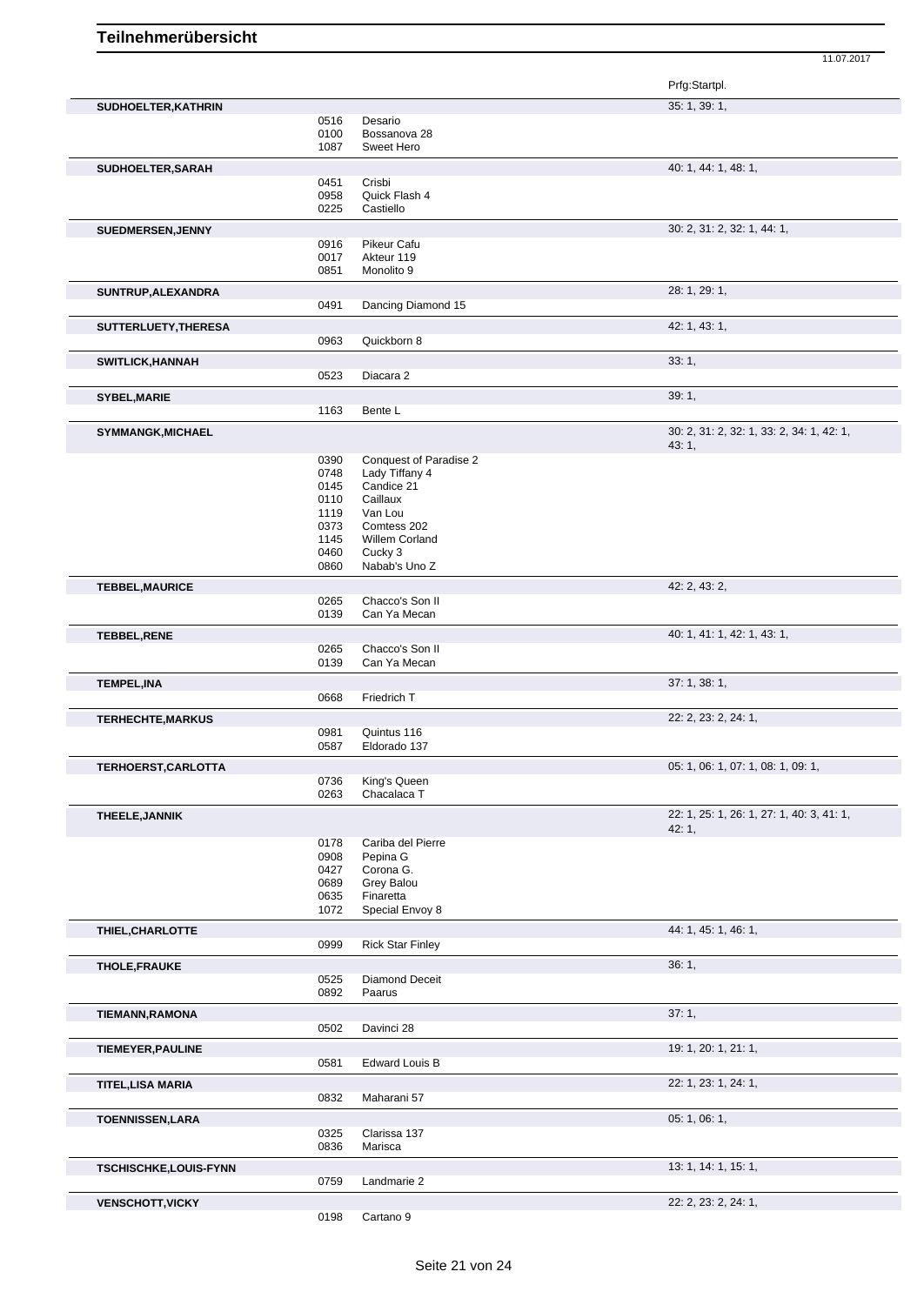|                               |              |                                    | Prfg:Startpl.                                      |
|-------------------------------|--------------|------------------------------------|----------------------------------------------------|
|                               | 0756<br>0690 | Lancor 2<br>Guimmerdor             |                                                    |
| <b>VOELKEL, SASKIA</b>        |              |                                    | 22: 1, 23: 1, 24: 1,                               |
|                               | 0245         | Cedro 5                            |                                                    |
| <b>VOGEL, RICHARD</b>         |              |                                    | 43:1,                                              |
|                               | 1200         | Vario 7                            |                                                    |
| <b>VOLMER, LARS</b>           |              |                                    | 25: 2, 26: 1, 27: 1, 33: 1, 34: 1,                 |
|                               | 0834<br>0820 | Maja H<br>Luis P                   |                                                    |
|                               | 0299         | Chicitito                          |                                                    |
|                               | 0462         | Cudieblue                          |                                                    |
| <b>VOSSKOETTER, ANNA-LENA</b> |              |                                    | 19: 2, 20: 1, 21: 1,                               |
|                               | 0722         | Insterlana                         |                                                    |
|                               | 0537         | Digger 41                          |                                                    |
| <b>VOSSKOETTER,FRANZISKA</b>  |              |                                    | 39:1,                                              |
|                               | 0498         | Dark Infinity                      |                                                    |
| <b>WACKER, KATHRIN</b>        |              |                                    | 25: 1, 26: 1, 27: 1,                               |
|                               | 1130         | Viola 273                          |                                                    |
|                               | 0848         | Mon Amour 57                       |                                                    |
| <b>WALDMANN, ALINA</b>        |              |                                    | 16: 1, 17: 1, 18: 1,                               |
|                               | 0144         | Candela Waluka                     |                                                    |
| <b>WALTERS, CHARLOTTE</b>     |              |                                    | 22: 1, 23: 1, 24: 1,                               |
|                               | 0230<br>0183 | Caterina CE<br>Carlo 306           |                                                    |
|                               |              |                                    |                                                    |
| <b>WARNECKE, SUSANNE</b>      |              |                                    | 35: 1, 36: 1,                                      |
|                               | 0667<br>0471 | Frieda 145<br>Curtis <sub>63</sub> |                                                    |
|                               |              |                                    |                                                    |
| <b>WEBER, ANNE PAULINE</b>    | 0096         | Bonjovi 4                          | 19: 1, 20: 1, 21: 1,                               |
|                               |              |                                    |                                                    |
| <b>WEBER, LARA</b>            |              |                                    | 25: 2, 26: 2, 27: 1, 33: 1, 34: 1, 40: 1,<br>41:1, |
|                               | 0309         | Christdorn                         |                                                    |
|                               | 0304         | Chocolate Daisy                    |                                                    |
|                               | 1065         | Sleipnir 45                        |                                                    |
|                               | 0402<br>0003 | Cool Conrad S                      |                                                    |
|                               |              | A La Cornada                       |                                                    |
| <b>WEDEKAEMPER,ZOE</b>        |              |                                    | 45: 1,                                             |
|                               | 0733         | Joly's Dixie                       |                                                    |
| <b>WEITKAMP, PAULINE</b>      | 0588         | Elektra 159                        | 03: 1, 04: 1,                                      |
|                               |              |                                    |                                                    |
| <b>WELLPOTT, LAURA</b>        |              |                                    | 44: 1, 46: 1, 47: 1,                               |
|                               | 0934<br>0556 | Qlementine 2<br>Donna Roma 5       |                                                    |
|                               |              |                                    | 07: 2, 08: 2, 09: 2,                               |
| <b>WENTRUP, ANTONIA</b>       | 0926         | Pong Ping - W                      |                                                    |
|                               |              |                                    | 30: 2, 31: 2, 32: 1, 33: 2, 34: 1, 42: 1,          |
| <b>WENZ, HOLGER</b>           |              |                                    | 43:1,                                              |
|                               | 0936         | Quadea                             |                                                    |
|                               | 0388         | Conner 58                          |                                                    |
|                               | 0138         | Campino 461                        |                                                    |
|                               | 0155<br>0391 | Cantucardi<br>Conrad 123           |                                                    |
|                               | 0303         | Chiquitita 16                      |                                                    |
|                               | 0616         | Farnell                            |                                                    |
|                               | 0513         | Deluxe Ilton                       |                                                    |
|                               | 0582         | Ekita Eindeken Z                   |                                                    |
| <b>WESTBELD, KARLA</b>        |              |                                    | 44: 1, 46: 1,                                      |
|                               | 0930         | Preluder                           |                                                    |
|                               | 0599         | Erando                             |                                                    |
| <b>WESTHUES, CARINA</b>       |              |                                    | 44: 1, 45: 1,                                      |
|                               | 0218         | Cassija Mini                       |                                                    |
| <b>WEYMANN, STEFAN</b>        |              |                                    | 44: 1, 47: 1, 48: 1,                               |
|                               | 0584         | El Chico 64                        |                                                    |
|                               | 0613<br>0286 | Famous Fritz 3<br>Chelsea 105      |                                                    |
|                               | 0421         | Cornelio 2                         |                                                    |
|                               |              |                                    | 28: 2, 29: 2, 35: 1, 37: 1, 39: 1,                 |
| <b>WIEBUSCH, MARION</b>       | 0664         | Frederico 39                       |                                                    |
|                               | 1067         | So Nice 2                          |                                                    |
|                               | 0997         | Renoir Marte'n                     |                                                    |
|                               | 1150         | Wüstensohn-Sahib                   |                                                    |
|                               | 0783         | Like a Diamond NRW                 |                                                    |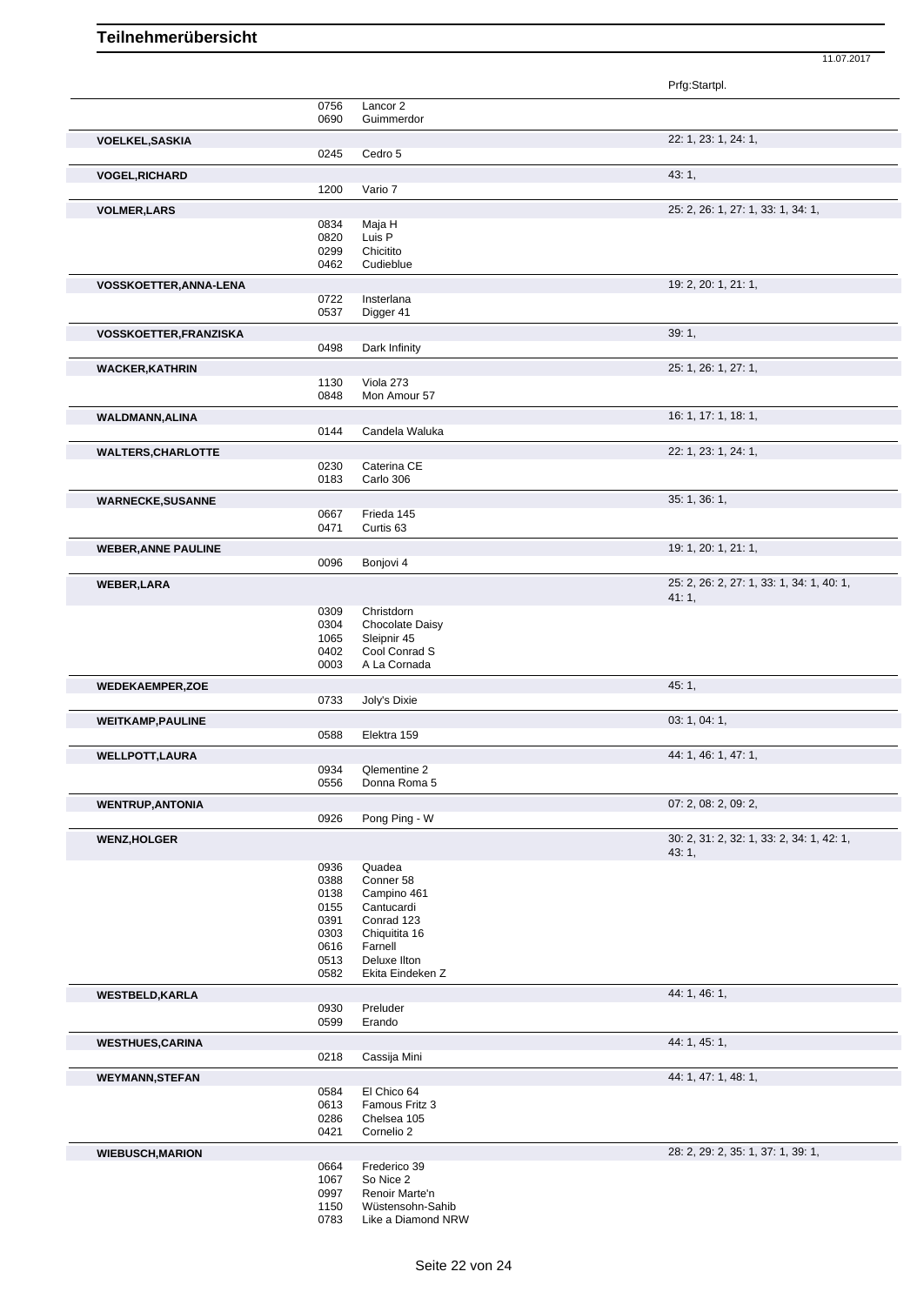11.07.2017

Prfg:Startpl.

|                                                           | 0009         | Acheron 4                      |                                           |
|-----------------------------------------------------------|--------------|--------------------------------|-------------------------------------------|
|                                                           | 1060         | Sir Henry 303                  |                                           |
|                                                           | 0947         | Quattromani OLD                |                                           |
|                                                           |              |                                |                                           |
| <b>WIENKAMP, ANN-CHRISTIN</b>                             |              |                                | 28: 1, 29: 1, 35: 1, 38: 1,               |
|                                                           | 0669         | Frizzantino 19                 |                                           |
|                                                           | 0559         | Double Click                   |                                           |
|                                                           | 0486         | Dalegro                        |                                           |
|                                                           | 0489         | Damon's Pauly                  |                                           |
|                                                           | 0546         | Don Clemente                   |                                           |
|                                                           | 1046         | Sheeran                        |                                           |
|                                                           | 0630         | Fiesta Danza OLD               |                                           |
|                                                           | 0550         | Don Martillo                   |                                           |
|                                                           | 0571         | Duvalier 21                    |                                           |
|                                                           |              |                                |                                           |
| <b>WIESE, ILENE</b>                                       |              |                                | 19: 2, 20: 1, 21: 1,                      |
|                                                           | 1010         | Romeo Montague 3               |                                           |
|                                                           | 0708         | Hironimo 3                     |                                           |
| <b>WILIMZIG, ANJA</b>                                     |              |                                | 28:1,                                     |
|                                                           | 1084         | Sunday NRW                     |                                           |
|                                                           |              |                                |                                           |
| WILTING, ANN-KATHRIN                                      |              |                                | 37: 2, 38: 1, 39: 1,                      |
|                                                           | 0778         | Lemony's Nicket                |                                           |
|                                                           | 0522         | Diabolo 543                    |                                           |
|                                                           | 0075         | Bella Belicia                  |                                           |
|                                                           | 0501         | Davia 4                        |                                           |
|                                                           | 0647         | Florino 48                     |                                           |
|                                                           | 1127         | Vianello 2                     |                                           |
|                                                           | 1059         | Sir Donovan 5                  |                                           |
|                                                           |              |                                |                                           |
| <b>WINGENDER, NINYA</b>                                   |              |                                | 16: 1, 17: 1, 18: 1,                      |
|                                                           | 1021         | Royal Flasky Jack              |                                           |
| WINKELHAUS, PHILIPP                                       |              |                                | 40: 3, 41: 3, 42: 3, 43: 3,               |
|                                                           | 1161         | Zizou Cabalou V                |                                           |
|                                                           | 0506         | De Quidam                      |                                           |
|                                                           | 0255         | Centoulago                     |                                           |
|                                                           | 0396         | Contindra PS                   |                                           |
|                                                           | 0839         | Mc Taggert                     |                                           |
|                                                           | 0431         | Cortado 15                     |                                           |
|                                                           |              |                                |                                           |
|                                                           | 0350         | Coconder PS                    |                                           |
|                                                           | 0796         | Loco Lex                       |                                           |
|                                                           | 0090         | <b>Blistix Twix SB</b>         |                                           |
|                                                           | 0987         | Quitsch Quatsch                |                                           |
|                                                           | 0600         | Escaada                        |                                           |
|                                                           | 0307         | Chopard Star PS                |                                           |
|                                                           | 0024         | Allegro Sun 2                  |                                           |
|                                                           | 0001         | A Confident Pleasure SB        |                                           |
|                                                           |              |                                | 30: 2, 31: 2, 32: 1, 33: 2, 34: 1, 42: 1, |
|                                                           |              |                                | 43:2,                                     |
|                                                           |              |                                |                                           |
|                                                           | 1118         | Valerie 57                     |                                           |
|                                                           | 0196         | Carosso 2                      |                                           |
|                                                           |              |                                |                                           |
|                                                           | 0824         | Luz 3                          |                                           |
|                                                           | 1102         | Tribute                        |                                           |
|                                                           | 0552         | Don't Touch 20                 |                                           |
|                                                           | 0762         | Langkofel                      |                                           |
|                                                           | 0862         | Nahanni                        |                                           |
|                                                           | 0786         | Linto                          |                                           |
|                                                           | 0456         | Croozer                        |                                           |
|                                                           | 0827         | Lyonheart                      |                                           |
|                                                           | 0314         | Chula vista                    |                                           |
|                                                           | 0935         | Qrack                          |                                           |
|                                                           | 0795         | Loch Lomond                    |                                           |
|                                                           | 0436         | Cosmi                          |                                           |
|                                                           | 0611         | Falcon 47                      |                                           |
|                                                           |              |                                | 40: 3, 41: 3, 43: 1,                      |
|                                                           | 0048         | Attention 56                   |                                           |
|                                                           | 1073         | Spencer S                      |                                           |
|                                                           | 0969         | Quiero 6                       |                                           |
|                                                           | 0983         | Quintus S                      |                                           |
|                                                           | 0352         | Codiac                         |                                           |
|                                                           | 0381         | Concales                       |                                           |
|                                                           |              |                                |                                           |
|                                                           | 0250         | Cellino 6                      |                                           |
|                                                           | 0966         | Quickstepp 9                   |                                           |
|                                                           | 0295         | Chez Arco                      |                                           |
|                                                           | 0741         | La Pilotta L                   |                                           |
|                                                           | 0382         | Conchacco                      |                                           |
|                                                           | 0328         | Classico 65                    |                                           |
|                                                           | 0270         | Chalarina PS                   |                                           |
|                                                           | 0235         | Cavalesse                      |                                           |
|                                                           | 0540         | Dolce in Castana               |                                           |
|                                                           | 0586         | Eldocord                       |                                           |
|                                                           | 0589         | Ellavda PS                     |                                           |
| <b>WINKELMANN, RUPERT CARL</b><br><b>WINKELS, DANIELA</b> | 0527<br>0840 | Diastakkata<br>Memphicon Rouge |                                           |